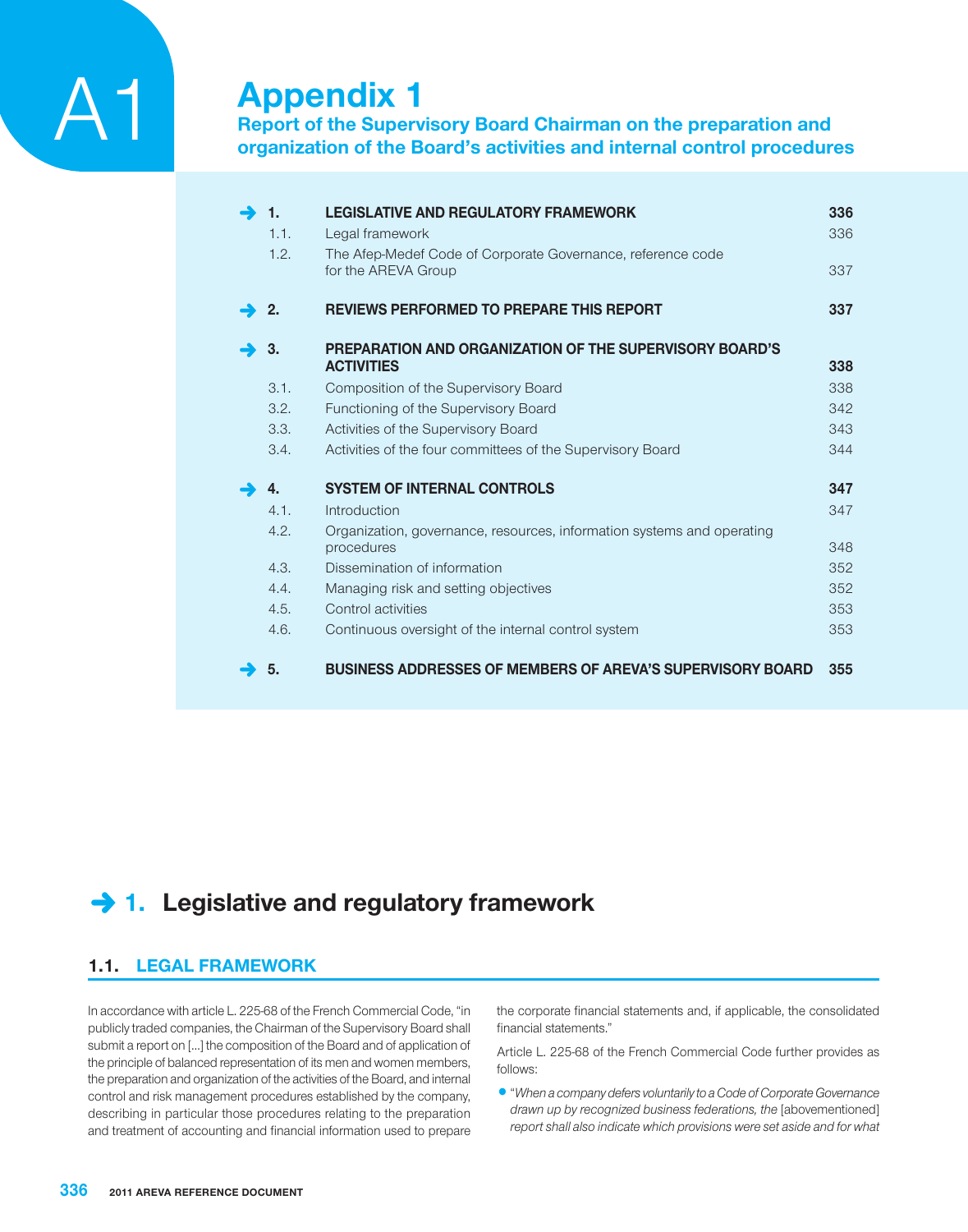*reason. The report shall also specify the place where this Code may be reviewed."*

AREVA defers to the Afep-Medef Code of Corporate Governance under the conditions mentioned in paragraph 1.2 hereunder.

1"*The* [abovementioned] *report shall also specify particular methods related to the participation of the shareholders in the Annual General Meeting or refer to the provisions of by-laws setting forth those methods."*

The by-laws of AREVA do not contain any particular provision such as double voting rights or statutory limits on the voting rights of shareholders. Shareholder rights at AREVA are therefore exercised according to common law, as noted in Chapter 21 of the Reference Document.

1"*Moreover, the* [abovementioned] *report presents the principles and rules decided upon by the Supervisory Board to determine compensation and benefits of any kind granted to corporate officers."* This information appears in Chapter 15 of the Reference Document.

1"*The* [abovementioned] *report shall be approved by the Supervisory Board and made public."*

At the request of the Chairman of the Supervisory Board, this report was submitted to the Audit Committee for an opinion and to the Supervisory Board for approval on March 1, 2012, in accordance with the abovementioned provisions.

Concerning the organization and functioning of the Audit Committee set up by the Supervisory Board, the AREVA group already relies heavily on the principles and provisions of French governmental order no. 2008- 1278 of December 8, 2008 transposing the European Community directive 2006/43/EC of May 17, 2006 concerning Statutory Auditors, which order shall be fully applicable in the particular case of AREVA beginning in fiscal year 2012, in accordance with the provisions of Article 21 of said order.

## **1.2. THE AFEP-MEDEF CODE OF CORPORATE GOVERNANCE, REFERENCE CODE FOR THE AREVA GROUP (1)**

As mentioned above, AREVA defers to the "Code of Corporate Governance for Publicly Traded Companies" developed jointly by the AFEP and the MEDEF on April 2010, with certain adjustments.

The adjustments to the Afep-Medef Code of Corporate Governance are warranted by the distribution of the company's share capital. Given the very strong concentration of share ownership, the Supervisory Board has not yet performed a self-assessment. Likewise, the provision pertaining to members of the Supervisory Board holding "a relatively significant number of shares" is irrelevant in this case.

The five-year length of service of the members of the Supervisory Board and the Executive Board ensures greater stability of directors and officers,

as is fitting for long-cycle activities such as nuclear power. This term is consistent with the maximum term of six years under the law.

During the renewal of members of the Supervisory Board in April 2011, with Madams Boissard and Lemarchand newly appointed and Mrs. Saucier renewed as members of the Supervisory Board, AREVA anticipated the application of the provisions of the law of January 27, 2011 related to the balanced representation of men and women in the Boards of Directors and Supervisory Boards and to gender equality, which will impose a proportion of members of each sex in the boards equal to or greater than 20% as from January 1, 2014 and 40% as from January 1, 2017.

# **→ 2. Reviews performed to prepare this report**

This report was prepared based on information forwarded to the Chairman of the Supervisory Board by the Executive Board and the functional departments it coordinates in connection with the annual review of internal control procedures and various meetings of the Supervisory Board and its committees.

The Chairman of the Supervisory Board took cognizance of the comments of the Internal Audit and the Joint Statutory Auditors on internal controls and asked Management to implement the corresponding action plans.

The work and reviews related to the preparation of this report were submitted to the Joint Statutory Auditors.

*<sup>(1)</sup> The Code is available on the Medef website (www.medef.fr).*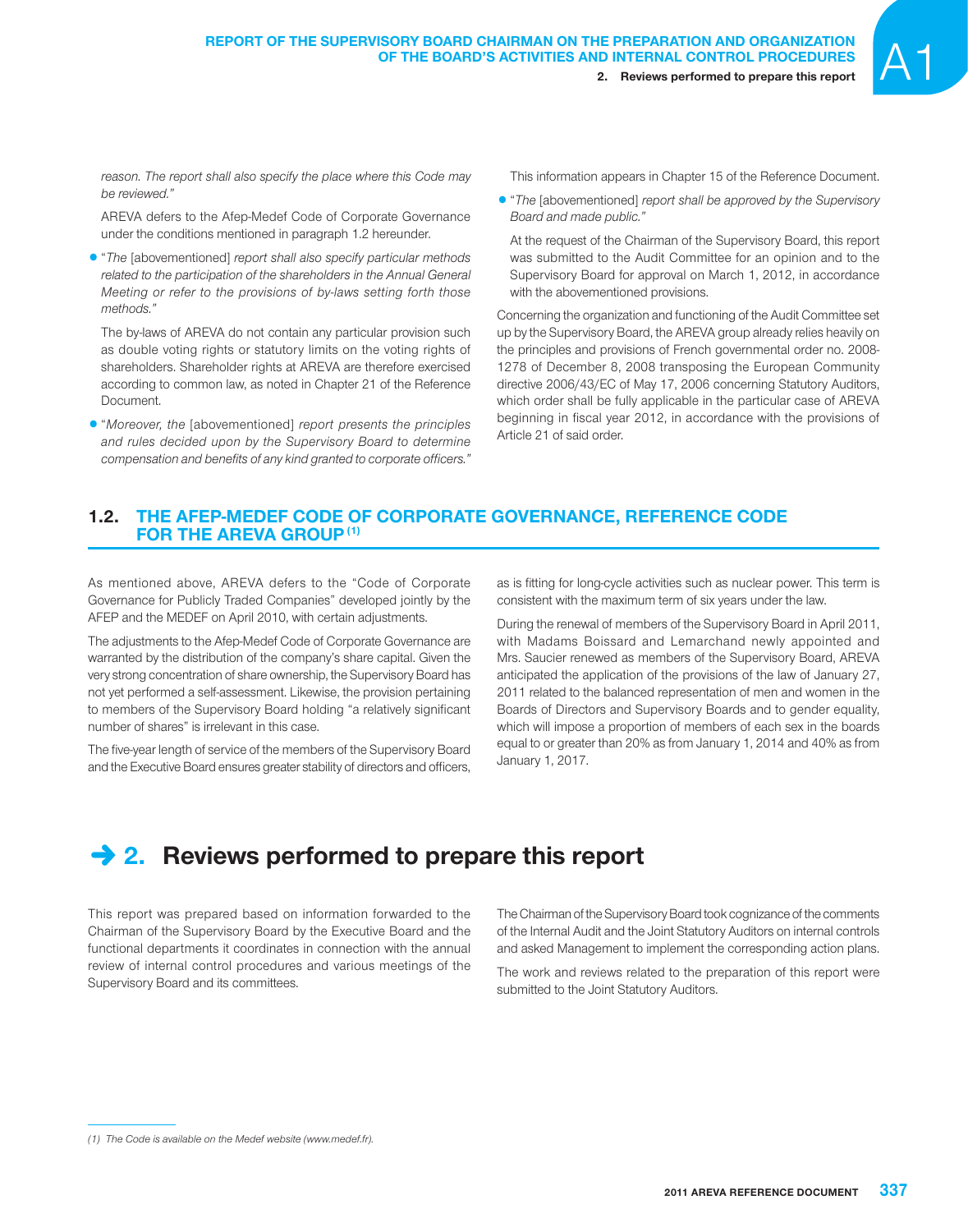*3.1. Composition of the Supervisory Board*

# **→ 3. Preparation and organization of the Supervisory Board's activities**

# **3.1. COMPOSITION OF THE SUPERVISORY BOARD**

The members of the Supervisory Board are appointed by the shareholders, except for employee members who are elected by company personnel, and representatives of the French State, who are appointed by decree.

The Supervisory Board consists of at least ten and no more than eighteen members, including three members elected by company personnel in the conditions described below and, as appropriate, representatives of the French State appointed in application of Article 51 of French law no. 96-314 of April 12, 1996, which contains various provisions of an economic and financial nature. The three members representing company personnel were elected by an electoral college consisting of engineers and managers (one member) and by an electoral college consisting of the other employees (two members).

In application of Article 1 of the decree no. 2011-1883 of December 15, 2011, the following persons also attend meetings of the Supervisory Board in an advisory capacity: the General Director for Energy and Climate at the Ministry of Energy, serving as Government Commissioner, and the Head of the Control Mission at the Commissariat à l'énergie atomique et aux energies alternatives (French atomic and alternative energies commission, CEA), as a member of the Economic and Financial Control Board for the company.

The Government Commissioner may also attend in the meetings of the committees attached to the Supervisory Board.

Subject to the laws and regulations pertaining to the Government's supervision or control of government corporations and their subsidiaries, the decisions of the Supervisory Board are final and enforceable if the Government Commissioner or the member of the Economic and Financial Control Board object do not object in the five days following a) the meeting of the Supervisory Board if he or she attended it, or b) the receipt of the minutes of the meeting.

The Statutory Auditors are invited to the meetings of the Supervisory Board called to examine annual or interim financial statements, and to any other session when their presence is deemed appropriate.

The duties of a member of the Supervisory Board not elected by company personnel expire at the end of the Annual General Meeting of Shareholders convened to approve the financial statements of the year ended and held during the year of expiration of said member's term. The General Meeting of Shareholders may dismiss members of the Supervisory Board, other than the representatives of the French State and the members elected by company personnel.

The duties of a member elected by company personnel expire either upon announcement of the results of elections, which AREVA is obliged to organize under the conditions provided in the by-laws, or upon the end of said member's employment contract or dismissal, under the conditions provided by laws or regulations in effect at the time of the dismissal.

Only natural persons may be elected by company personnel to serve as members of the Supervisory Board. Members of the Supervisory Board not elected by company personnel may be natural persons or corporate entities.

The Supervisory Board elects a Chairman and a Vice Chairman from among its members who are charged with convening the Board and conducting the meetings, with the Vice Chairman fulfilling these functions in the event of the Chairman's absence or inability to do so. The Chairman and Vice Chairman are natural persons.

All participants in the meetings of the Supervisory Board are bound to confidentiality.

As of December 31, 2011, the Supervisory Board consists of 14 members, of whom 5 – Mr. Jean-Cyril Spinetta, Mrs. Sophie Boissard, Mr. François David, Mrs. Agnès Lemarchand and Mrs. Guylaine Saucier – are considered independent by the Supervisory Board. The Supervisory Board had 15 members until December 15, 2011. In application of article 1 of decree no. 2011-1883 of December 15, 2011, Mr. Pierre-Franck Chevet holds the position of Government Commissioner to AREVA. As a consequence of these new functions, Mr. Chevet is no longer a member of the Supervisory Board.

## **MEMBERS APPOINTED BY THE SHAREHOLDERS**

#### **Jean-Cyril Spinetta (age 68)**

Initially appointed in 2009, Mr Jean-Cyril Spinetta's term as a member of the Supervisory Board was renewed by the Annual General Meeting of Shareholders on April 27, 2011; his term as Chairman of the Supervisory Board was renewed by the Supervisory Board on that same date. His term will expire at the Annual General Meeting of Shareholders convened in 2016 to approve the financial statements for the year ended December 31, 2015.

Jean-Cyril Spinetta, Chief Executive Officer of Air France-KLM, holds an advanced degree in public law and is a graduate of Institut des sciences politiques of Paris. He is an alumnus of École nationale d'administration.

#### **Other offices held**

- Director of Alcatel Lucent:
- Director of Saint Gobain;
- Director of Alitalia CAI (Italy);
- 1 Member of the Advisory Board of Paris Europlace;
- 1 Member of the Board of Governors of the International Air Transport Association (IATA) (Canada).

## **Other offices held during the past five years**

1Chairman and CEO of Société Air France, from October 17, 2011 to November 16, 2011;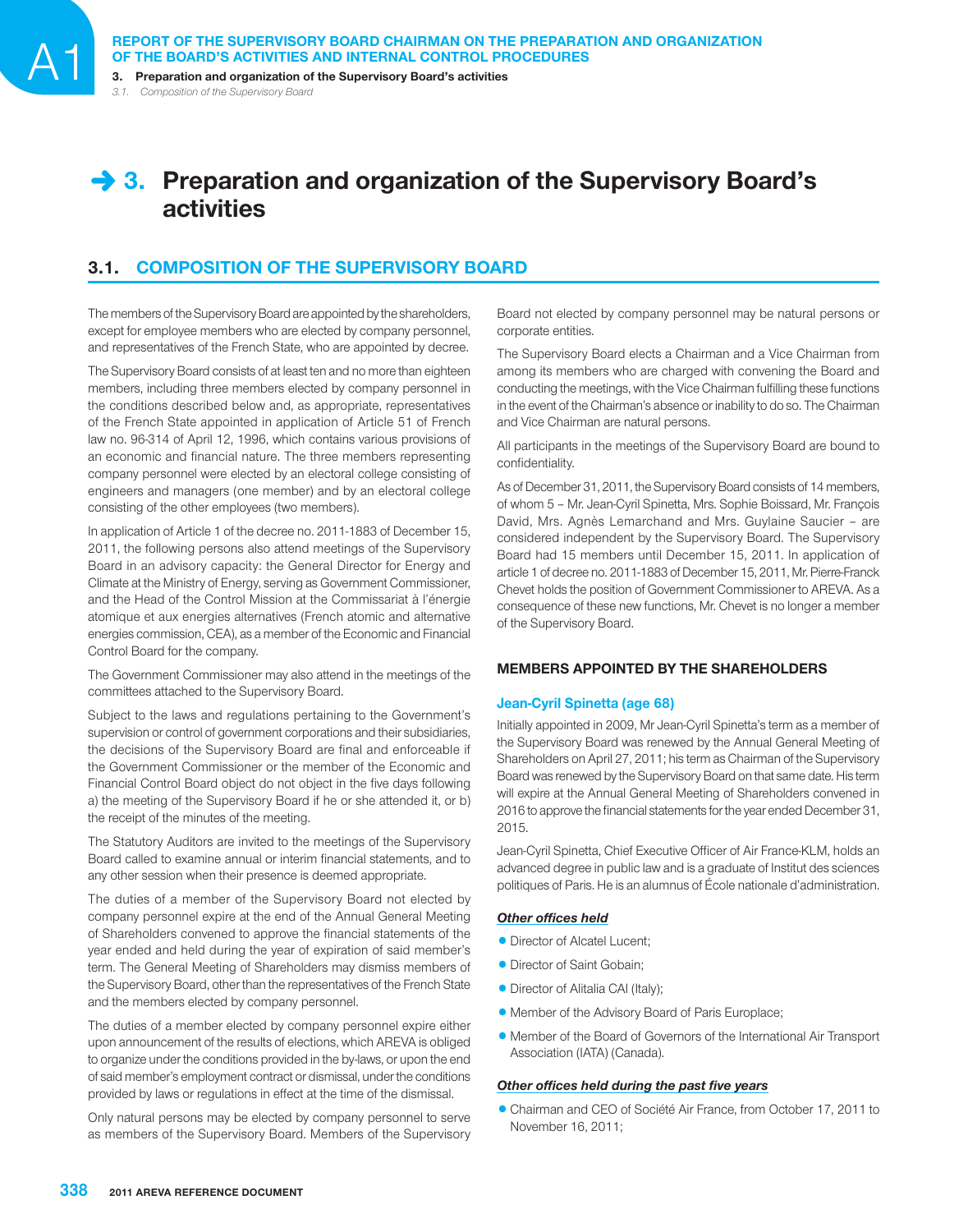3. Preparation and organization of the Supervisory Board's activities *3.1. Composition of the Supervisory Board*

- 1Chairman of the Board of Directors of Société Air France until October 17, 2011;
- Chairman of the Board of Directors of Air France-KLM until October 17,  $2011$
- 1Director (representing the French State) of GDF-Suez until April 2009;
- Director (representing the French State) of La Poste until April 2009;
- Chairman and CEO of Air France-KLM and of Société Air France until December 2008;
- 1Director of Unilever (United Kingdom) until July 2007;
- 1Director of Alitalia (Italy) until January 2007.

## **Bernard Bigot (age 61)**

Initially appointed in 2009, Mr Bernard Bigot's term as a member of the Supervisory Board was renewed by the Annual General Meeting of Shareholders on April 27, 2001; the Supervisory Board renewed his term as Vice Chairman of the Supervisory Board on that same date. His term will expire at the Annual General Meeting of Shareholders convened in 2016 to approve the financial statements for the year ended December 31, 2015.

Bernard Bigot is Administrator General and Chairman of the Board of Directors of the Commissariat à l'énergie atomique. He is a graduate of École normale supérieure of Saint-Cloud, holder of the agrégation in physical sciences and PhD in chemistry.

#### **Other offices held**

- 1Director representing the French State on behalf of the minister of Industry to the Board of Directors of AREVA NC;
- Chairman of the Fondation de la Maison de la chimie;
- 1Vice Chairman of the Fondation Jean Dausset CEPh.

### **Other offices held during the past five years**

1Chairman of the Board of Directors of the Institut national de la recherche pédagogique until December 2010.

#### **Christophe Béhar (age 54)**

Initially appointed in 2010, Mr Christophe Béhar's term as a member of the Supervisory Board was renewed by the Annual General Meeting of Shareholders on April 27, 2011. His term will expire at the Annual General Meeting of Shareholders convened in 2016 to approve the financial statements for the year ended December 31, 2015.

Christophe Béhar is Director of Nuclear Energy at the Commissariat à l'énergie atomique. He is an engineer and graduate of École centrale of Paris.

#### **Other offices held**

- 1Permanent representative of the Commissariat à l'énergie atomique to the Boards of Grand équipement national de calcul intensif (GENCI) and of AREVA TA;
- **Representative of France to the Joint Research Centre (European** Commission).

## **Commissariat à l'énergie atomique et aux énergies alternatives (CEA), represented by Christophe Gégout**

Initially appointed in 2001, the CEA's term as a member of the Supervisory Board was renewed by the Annual General Meeting of Shareholders on April 27, 2011. His term will expire at the Annual General Meeting of

Shareholders convened in 2016 to approve the financial statements for the year ended December 31, 2015.

The Commissariat à l'énergie atomique is represented by Mr Christophe Gégout (age 35), who is a graduate of Institut d'Études Politiques de Paris and an alumnus of École polytechnique and of the Paris Graduate School of Economics, Statistics and Finance (ENSAE). He is Chief Financial Officer and head of the Management Control and Information Systems Division of the Commissariat à l'énergie atomique.

#### **Other offices held by the CEA**

**• Director of CEA Investissement, of AREVA TA, of La Route des Lasers** and of Minatec Entreprise.

#### **Other offices held during the past five years**

None.

#### **Other offices held by Mr Gégout**

- Chairman and Director of CEA Investissement;
- **Director of Co-Courtage Nucléaire (CCN);**
- Permanent representative of the CEA to the Board of Directors of FT1CI and GIP DFT Minatec.

#### **Other offices held during the past five years**

- 1 Member of the Supervisory Board of Emertec Gestion and of Avenium Consulting until February 2010;
- 1Permanent representative of the CEA to the Board of Directors of GIP SOURCES HA until April 2011;
- 1Director of Co-Courtage Nucléaire until June 2011.

#### **François David (age 70)**

Mr François David was appointed to the Supervisory Board by the Annual General Meeting of Shareholders on April 17, 2008. His term will expire at the end of the Annual General Meeting of Shareholders convened in 2013 to approve the financial statements for the year ended December 31, 2012.

Mr François David is a graduate of Institut d'études politiques of Paris and École nationale d'administration. His duties as Chairman of Coface were renewed in 2007.

## **Other offices held**

- 1 Member of the Supervisory Board of Lagardère SCA;
- Director of Vinci and of Rexel:
- 1 Member of the Board of the Order of the Legion of Honor.

#### **Other offices held during the past five years**

• Director of EADS until April 2007.

#### **Agnès Lemarchand (age 57)**

Mrs. Agnès Lemarchand was appointed to the Supervisory Board by the Annual General Meeting of Shareholders on April 27, 2011. Her term will expire at the Annual General Meeting of Shareholders convened in 2016 to approve the financial statements for the year ended December 31, 2015.

Agnès Lemarchand is a graduate of the École nationale supérieure de chimie de Paris, of the Massachusetts Institute of Technology, and of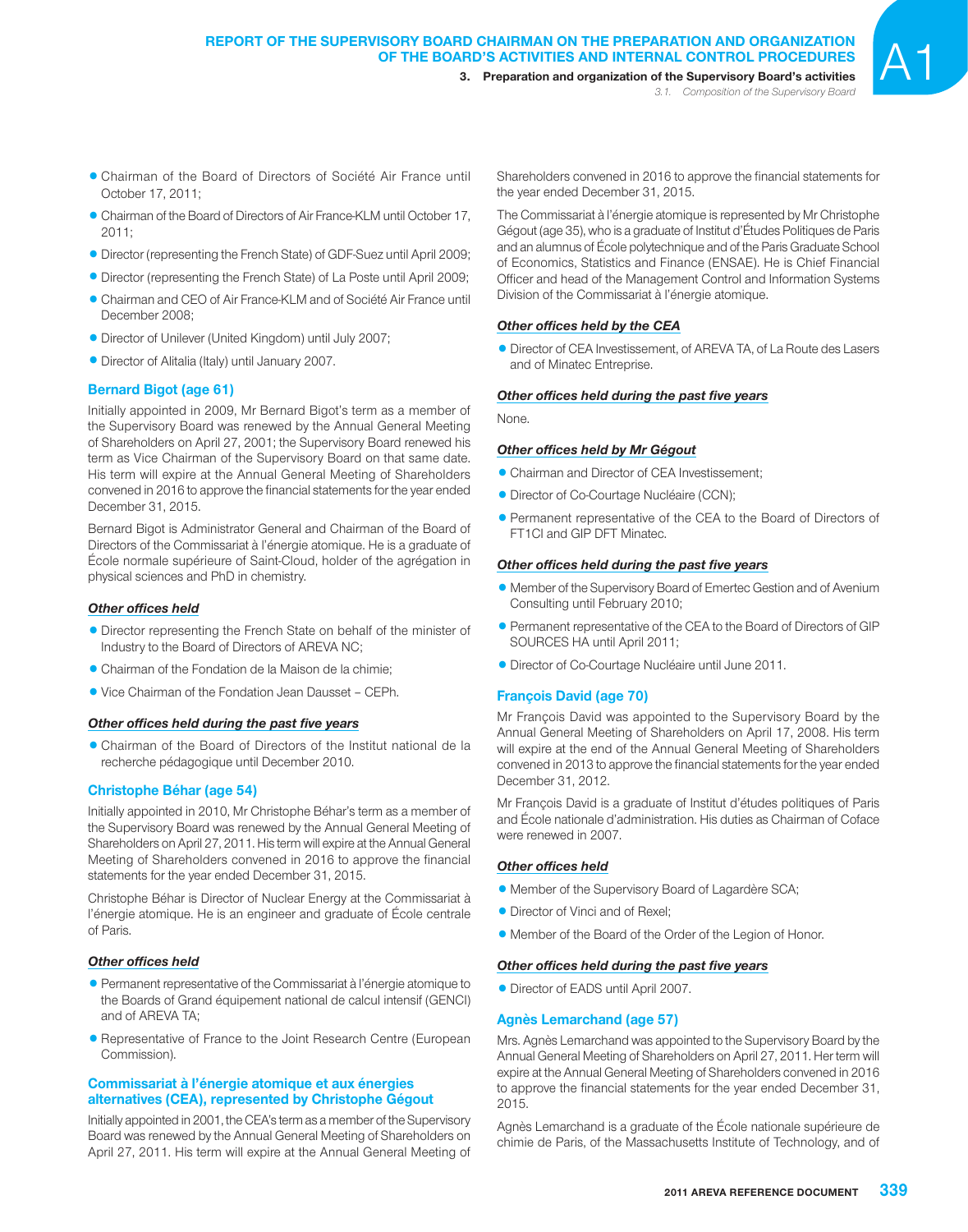**REPORT OF THE SUPERVISORY BOARD CHAIRMAN ON THE PREPARATION AND ORGANIZATION OF THE BOARD'S ACTIVITIES AND INTERNAL CONTROL PROCEDURES**<br>3. Preparation and organization of the Supervisory Board's activities

*3.1. Composition of the Supervisory Board*

INSEAD. After having directed Industrie biologique française and Lafarge Chaux (a division of the Lafarge group), she held the position of Executive Chairman of Steetley Dolomite Ltd (UK), a former subsidiary of Lafarge in the United Kingdom that was taken over by management.

#### **Other offices held**

- Member of the Supervisory Board of Mersen;
- Member of the Supervisory Board of Siclae, representing the Fonds Stratégique d'investissement (FSI);
- 1 Member of the Economic, Social and Environmental Board, Economic Activities Section:
- 1 Member of ADREG (entrepreneurship research and promotion) .

#### **Other offices held during the past five years**

None.

## **Sophie Boissard (age 41)**

Mrs. Sophie Boissard was appointed to the Supervisory Board by the Annual General Meeting of Shareholders on April 27, 2011. Her term will expire at the Annual General Meeting of Shareholders convened in 2016 to approve the financial statements for the year ended December 31, 2015.

Mrs. Boissard is the Chief Executive Officer of Gares & Connexions (SNCF).

An alumnus of École Normale Supérieure and of École Nationale d'Administration, Mrs. Boissard is also a member of the Council of State of France.

#### **Other offices held**

- Director of GIAT Industries;
- Director of AREP;
- Chairman and Chief Executive Officer of A2C.

#### **Other offices held during the past five years**

None.

## **Guylaine Saucier (age 65)**

Initially appointed in 2006, Mrs. Guylaine Saucier's term as a member of the Supervisory Board was renewed by the Annual General Meeting of Shareholders on April 27, 2011. Her term will expire at the Annual General Meeting of Shareholders convened in 2016 to approve the financial statements for the year ended December 31, 2015.

Guylaine Saucier is a chartered accountant and a graduate of HEC Montreal.

#### **Other offices held**

- **•** Director of the Danone group, of the Bank of Montreal and of Wendel;
- Director of AREVA Canada Inc.;
- Director of SCOR SE.

#### **Other offices held during the past five years**

• Director of Axa Canada until 2011;

- **Director of Petro-Canada until 2009;**
- Director of CHC Helicopter Corp until 2008;
- 1Director of Altran Technologies until February 2007.

## **MEMBERS REPRESENTING THE FRENCH STATE, APPOINTED BY MINISTERIAL ORDER**

#### **Jean-Dominique Comolli (age 63)**

Initially appointed in 2010, Mr Jean-Dominique Comolli's term as a member of the Supervisory Board of AREVA representing the French State was renewed by ministerial order on April 27, 2011 (Journal Officiel of May 8, 2011). His term will expire at the Annual General Meeting of Shareholders convened in 2016 to approve the financial statements for the year ended December 31, 2015.

Jean-Dominique Comolli, Commissioner with the Agence des Participations de l'État, is a graduate of École nationale d'administration.

#### **Other offices held**

1 Member of the Boards of Directors, representing the French State, of Air France-KLM, EDF, France Télécom, the Fonds stratégique d'investissement and SNCF.

#### **Other offices held during the past five years**

- Chairman of the Board of Directors of Altadis until August 2010;
- 1Chairman of the Supervisory Board of Altadis Maroc until September 2010;
- **Director of Calyon (now Crédit Agricole Corporate & Investment Bank)** until August 2010;
- Director of Casino until September 2010;
- 1Vice Chairman of Imperial Tobacco until September 2010;
- Director of Pernod Ricard until September 2010;
- 1Chairman of the Board of Directors of Seita until September 2010;
- Director of Logista until October 2008;
- 1Director of Aldeasa until April 2008.

#### **Pierre-Franck Chevet (age 50)**

Initially appointed in 2007, Mr Pierre-Franck Chevet's term as a member of AREVA's Supervisory Board representing the French State was renewed for a period of five by ministerial order on April 27, 2011 (*Journal Officiel* of May 8, 2011). Since December 15, 2011 and in application of Article 1 of the decree no. 2011-1883 of that same day, Mr Pierre-Franck Chevet serves as Government Commissioner to the company instead of his term as member of the Supervisory Board.

Pierre-Franck Chevet is a graduate of École polytechnique and of the Paris Graduate School of Economics, Statistics and Finance (ENSAE), and holds the rank of *Ingénieur général* in the Corps des Mines. He is Director General of Energy and Climate reporting to the Ministry of the Environment, Sustainable Development, Transportation and Housing, and the Ministry of the Economy, Finance and Industry.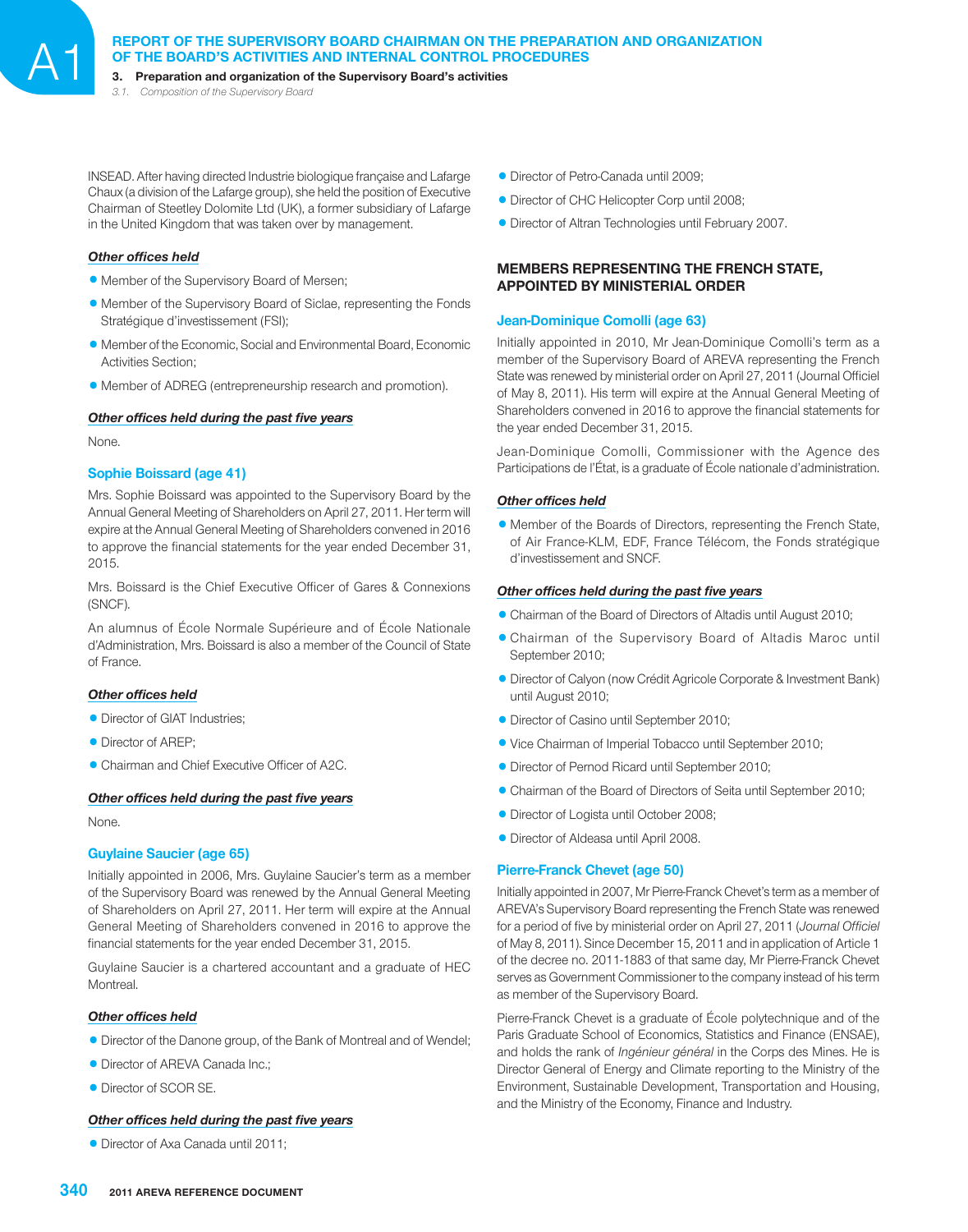## **Other offices held**

- Director representing the French State to the Boards of Directors of GDF-Suez, La Poste and the Institut Français du Pétrole;
- 1 Government Commissioner to the Commission de régulation de l'énergie (French energy regulation commission);
- Government Commissioner to Andra;
- Director of the French Environment and Energy Management Agency (ADEME);
- Member of the Steering Committee of the International Energy Agency (IEA) and of the Comité de l'énergie atomique (French atomic energy board).

## **Other offices held during the past five years**

None.

## **Luc Rousseau (age 54)**

Initially appointed in 2005, Mr Luc Rousseau's term as a member of the AREVA Supervisory Board representing the French State was renewed by ministerial order on April 27, 2011 (*Journal Officiel* of May 8, 2011). His term will expire at the Annual General Meeting of Shareholders convened in 2016 to approve the financial statements for the year ended December 31, 2015.

Luc Rousseau is a graduate of École polytechnique and holds the rank of *Ingénieur* in the Corps des Mines.

Mr Rousseau is Director General of Competitiveness, Industry and Services at the Ministry of the Economy, Finance and Industry.

## **Other offices held**

- 1 Member of the Comité de l'énergie atomique (French atomic energy board);
- Government Commissioner to La Poste and FT1CI;
- Representative of the French State to the Boards of Directors of the Palais de la Découverte and of the Cité des Sciences et de l'Industrie;
- Representative of the French State to the Board of Directors of AFII;
- Member of the Board of Directors of ANR;
- 1 Member of the Board of Directors of the Fonds stratégique d'investissement;
- 1 Member of the Board of Directors of Renault.

## **Other offices held during the past five years**

- 1 Member of the Board of Directors of OSEO EPIC until January 2011;
- 1 Government Commissioner to Oseo Innovation until April 2009;
- 1 Government Commissioner to the Supervisory Board of the Agence de l'innovation industrielle (AII) until December 2007.

## **Pierre Sellal (age 59)**

Initially appointed in 2009, the term of Mr Pierre Sellal, Ambassador of France, as a member of AREVA's Supervisory Board representing the French State was renewed by ministerial order on April 27, 2011 (*Journal Officiel* of May 8, 2011). His term will expire at the Annual General Meeting of Shareholders convened in 2016 to approve the financial statements for the year ended December 31, 2015.

Pierre Sellal is a graduate in law and an alumnus of the École nationale d'administration. He is a former ambassador, former permanent representative of France to the European Union in Brussels, former Chief of Staff of Mr Hubert Védrine and currently Secretary General of the French Ministry of Foreign Affairs and European Affairs.

## **Other offices held**

- 1Director of EDF, of École nationale d'administration, of Audiovisuel Extérieur de la France (Audiovisual Outside France), of Cultures France, of the Agence nationale des titres sécurisés (French national agency of secure shares), of the Commission de Récolement des dépôts d'œuvres d'art (commission of verification of registered works of art), and of the Établissement de préparation et de réponse aux urgences sanitaires (institution of planning and response to health emergencies);
- 1 Member of the Comité de l'énergie atomique (French atomic energy board);
- 1 Member of the Board of the l'Institut du monde arabe (Arab World Institute).

## **Other offices held during the past five years**

• None.

## **MEMBERS ELECTED BY AND REPRESENTING THE EMPLOYEES**

### **Jean-Claude Bertrand (age 60)**

Elected by the electoral college consisting of company personnel on May 28, 2002 in elections validated by the Work Council on July 12, 2002, he took office at the Supervisory Board meeting of July 25, 2002. His term was renewed following elections held on May 24, 2007 and will expire following elections to be held in 2012.

Mr Bertrand is a program officer with the management team of the Tricastin site.

#### **Other offices held**

• None.

#### **Other offices held during the past five years**

1Director of Alexis junior high school in Montélimar until September 2010.

#### **Gérard Melet (age 54)**

Elected by the electoral college consisting of company personnel on May 28, 2002 in elections validated by the Work Council on July 12, 2002, he took office at the Supervisory Board meeting of July 25, 2002. His term was renewed following elections held on May 24, 2007 and will expire following elections to be held in 2012.

Mr Melet is in charge of business development with the local economic development management team of AREVA NC.

#### **Other offices held**

None.

#### **Other offices held during the past five years**

None.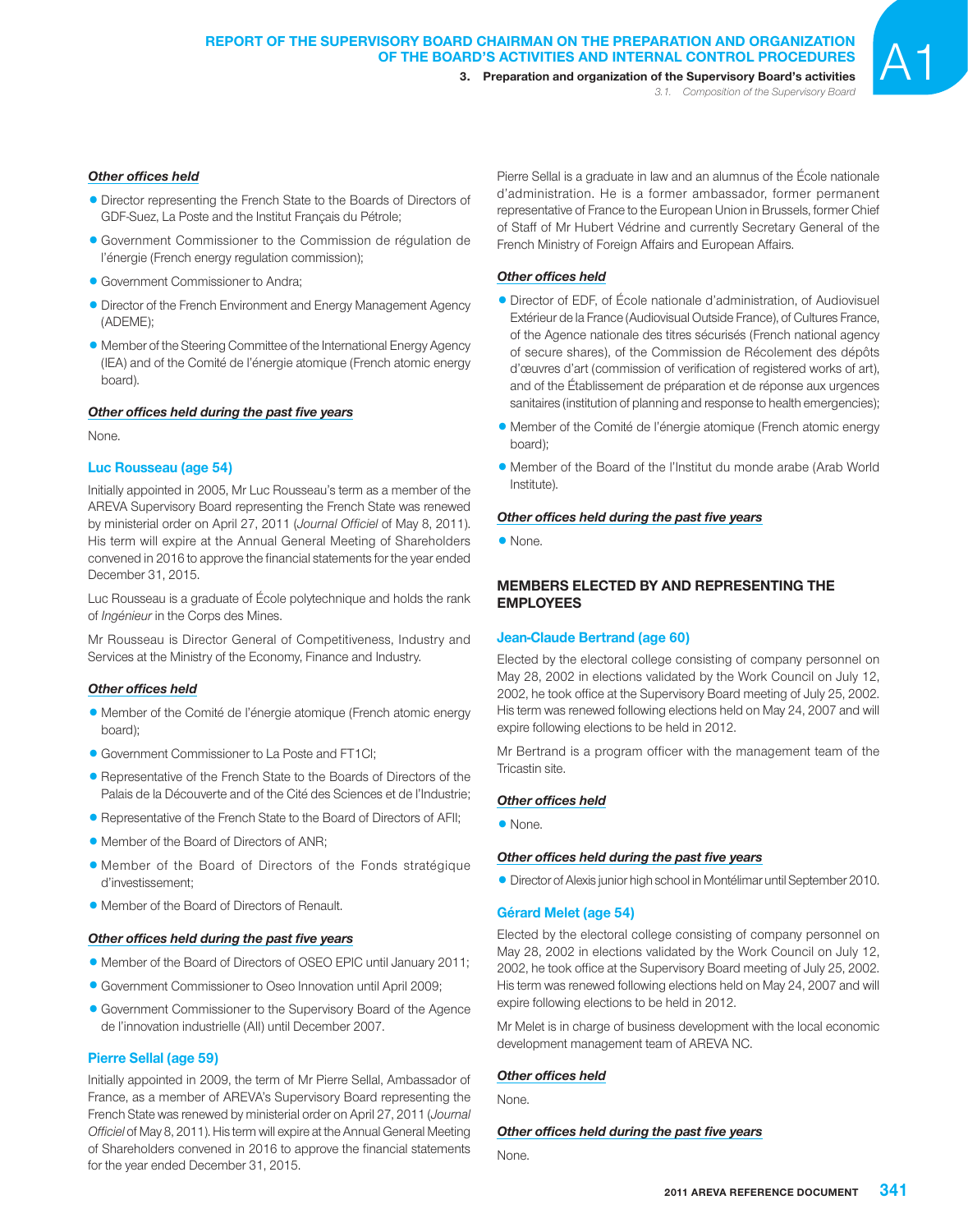# **REPORT OF THE SUPERVISORY BOARD CHAIRMAN ON THE PREPARATION AND ORGANIZATION OF THE BOARD'S ACTIVITIES AND INTERNAL CONTROL PROCEDURES**<br>3. Preparation and organization of the Supervisory Board's activities

*3.2. Functioning of the Supervisory Board*

### **Alain Vivier-Merle (age 63)**

Elected by the electoral college consisting of engineers and managers on June 20, 2002 in elections validated by the Work Council on July 12, 2002, he took office at the Supervisory Board Meeting of July 25, 2002. His term was renewed following elections held on June 19, 2007 and will expire following elections to be held in 2012.

Mr Vivier-Merle is a marketing program officer for AREVA NP in Lyon.

#### **Other offices held**

- 1Chairman of the Supervisory Board of the Framépargne balanced fund;
- Member of the Supervisory Board of the AREVA diversified balanced fund;
- Member of the Supervisory Board of the AREVA socially responsible balanced fund.

#### **Other offices held during the past five years**

None.

In 2011, Mr Marcel Otterbein, representing AREVA's Work Council, attended the meetings of the Supervisory Board in an advisory capacity.

## **Economic and Financial Controller General**

**Mr Bruno Rossi** was appointed manager of the Atomic Energy control mission of the general economic and financial control department by the June 24, 2008 decision of the Ministry of the Economy, Industry and Employment. Mr Rossi is represented by **Mr Toni Cavatorta**, who reports to him on his control of AREVA SA and attends meetings of the Supervisory Board and of its specialized committees.

#### **Government Commissioner**

Effective December 15, 2011, and in application of Article 1 of the decree no. 2011-1883 of December 15, 2011, the Director General for Energy and Climate serves as Government Commissioner for the company. In this capacity, **Mr Pierre-Franck Chevet** attends the meetings of the Supervisory Board and may also attend the meetings of the committees attached to the Supervisory Board.

#### **Censors**

AREVA's by-laws provide that the Supervisory Board may appoint one or several censors, whose mission is to assist the Supervisory Board in its control functions, and who attend the meetings of the Supervisory Board without the right to vote.

No censor had been designated to date.

## **Secretary of the Board**

**Mr Pierre Charreton**, General Counsel and Chief Administrative Officer of the AREVA group, serves as Secretary of the Supervisory Board.

**Mrs. Claire Terrazas**, Legal Director Corporate Governance & Finance, serves as Deputy Secretary of the Supervisory Board.

The members of the Supervisory Board may be contacted at the company's corporate office at 33, rue La Fayette, 75009 Paris, France.

# **3.2. FUNCTIONING OF THE SUPERVISORY BOARD**

The Supervisory Board, whose functioning is specified in rules of procedure<sup>(1)</sup>, exercises ongoing control of the Executive Board's management of AREVA. The Executive Board regularly informs the Supervisory Board of the business and operations of AREVA and of the Group through quarterly reports. The Supervisory Board performs such verifications and procedures as it deems necessary.

The Supervisory Board appoints the Chairman and members of the Executive Board. The Supervisory Board may recommend the dismissal of Executive Board members to the Shareholders. The Supervisory Board may convene meetings of the Shareholders.

The Supervisory Board meets at least once quarterly at the corporate office or any other place indicated in the notice of meeting issued by the Chairman, or by the Vice Chairman in the absence of the former, to review the Executive Board's report.

For decisions of the Supervisory Board to be valid, at least half of the members must be present. Decisions are made on a majority vote of the members present or represented. In the event of a tie vote, the Chairman of the meeting casts the deciding vote.

The Supervisory Board submits its observations on the Executive Board's report and on the financial statements to the Annual General Meeting of Shareholders.

The Supervisory Board is not limited to a supervisory function; it also authorizes the Executive Board to conclude transactions that the latter cannot accomplish without such authorization. It reviews the overall strategy of AREVA and the Group; annual budgets and multiyear plans for AREVA, its direct subsidiaries and the Group are submitted for its approval, as are any transactions at the subsidiary level when their purpose is covered by Article 22-2 of the above-mentioned by-laws.

<sup>(1)</sup> The rules of procedure of the Supervisory Board may be reviewed at the company's corporate office at 33, rue La Fayette, 75009 Paris, France.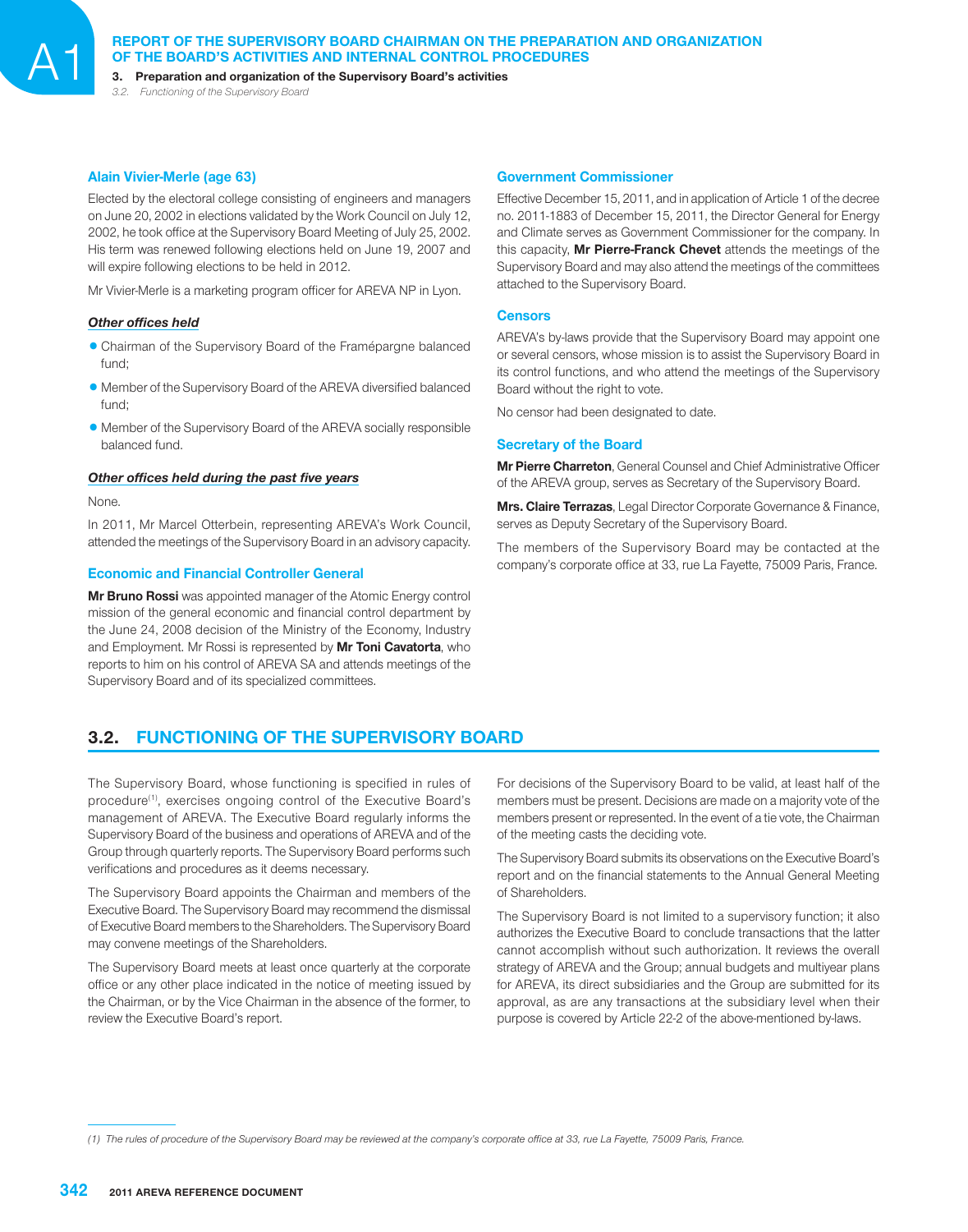3. Preparation and organization of the Supervisory Board's activities *3.3. Activities of the Supervisory Board*

## **PARTICULAR LIMITATIONS ON THE POWERS OF THE EXECUTIVE BOARD**

Pursuant to Article 22-2 of the by-laws, the following Executive Board decisions are subject to the prior authorization of the Supervisory Board insofar as they involve an amount exceeding 80 million euros:

- **(i)** the issuance of securities, regardless of type, that may have an impact on share capital;
- **(ii)** significant decisions on opening establishments in France and abroad, either directly (through the creation of an establishment or a direct or indirect subsidiary), or by acquiring an equity interest; similar approval is required for decisions to close such establishments;
- **(iii)** significant operations that may affect the Group's strategy and modify its financial structure or scope of business;
- **(iv)** acquisitions, increases or sales of equity interests in any company, existing or to be established;
- (v) exchanges of goods, securities or certificates, with or without cash payment, excluding cash management operations;
- **(vi)** acquisitions of real estate;
- **(vii)** settlements, agreements or transactions relating to disputes;
- **(viii)** decisions pertaining to loans, borrowings, credit and advances; and
- **(ix)** acquisitions and disposals of any receivables by any means.

In addition, proposals by the Executive Board for allocations of earnings for the company year are subject to the prior approval of the Supervisory **Board** 

Lastly, it shall be proposed to the Annual General Meetings of Shareholders of May 10, 2012 that the Company by-laws be modified so that investment decisions related to the creation of a site or the increase in capacity of an existing site, to acquisitions, and to acquisitions of equity interests in an amount exceeding 20 million euros be subject to the prior authorization of the Supervisory Board. The Strategy Committee shall be charged with examined the projects considered.

The Supervisory Board regularly updates its rules of procedure, which stipulate in particular:

- $\bullet$  the establishment and functioning of the four committees described below;
- rules for preparing Supervisory Board deliberations;
- conditions for establishing the schedule of Supervisory Board meetings; and
- $\bullet$  resources at the disposal of Supervisory Board members elected by the company personnel.

# **3.3. ACTIVITIES OF THE SUPERVISORY BOARD**

In 2011, the Supervisory Board met twelve times (attendance rate: 87%). During these meetings, the Supervisory Board expressed its opinion on the matters described below:

**• March 3, 2011:** The Executive Board submitted its report on the Group's fourth quarter 2010 operations and highlights of the early part of 2011. The conclusions of the Nuclear Policy Council meeting of February 21, 2011 were noted: reaffirmation of the EPR™ reactor as the standard, designation of EDF as the leader when architectassembler skills are required, construction of an ATMEA reactor in France taken into consideration and continuation of its certification with the participation of EDF and GDF-Suez, request to finalize the strategic cooperation between AREVA and EDF, and request to form a subsidiary of the Mining business and to conclude longterm uranium supply contracts with EDF. At the conclusion of the Executive Board's presentation of the 2010 financial results and the corporate and consolidated financial statements, the Supervisory Board approved the proposal to allocate all income to shareholders' equity. After having heard the findings of the Audit Committee, the Supervisory Board approved the 2011 budget. In addition, the Supervisory Board examined the Executive Board's management report and, on the advice of its Audit Committee, approved the report of the Chairman of the Supervisory Board on the Board's activities and internal control procedures. The Supervisory Board also heard the Compensation and Nominating Committee's presentation of its work and decided to recommend to the upcoming Annual General Meeting

of Shareholders that the total amount of directors' fees allocated to the Supervisory Board in 2011 be maintained at 500 thousand euros. Lastly, in connection with the listing of the AREVA share and the public exchange offer transaction between the CEA and the investment certificate holders, the Supervisory Board appointed an independent expert in accordance with the provisions of Article 261-1,I of the AMF's General Regulations.

- **March 15, 2011:** The Supervisory Board met in a special meeting to review the situation following the earthquake and tsunami in Japan.
- **March 28, 2011:** Being familiarized with the report of the independent expert, the Supervisory Board approved the proposed offer initiated by the CEA aimed at proposing to AREVA investment certificate holders that they exchange their certificates for common shares held by the CEA. The Supervisory Board examined the additional documentation in preparation for the Annual General Meeting of Shareholders of April 27, 2011. The Supervisory Board then authorized the signature of a related-party agreement by the CEA, EDF and AREVA whose principal purpose is to define organizational procedures for the Group constituted by the parties to carry out a program of audits of assessment tools for the parties' end-of-lifecycle obligations, at the initiative of the General Director of Energy and the Climate.
- **4 April 15, 2011:** In view of the upcoming expiration of the terms of some members of the Supervisory Board, the Board was favorable to proposing to the shareholders the candidacies of Madams Boissard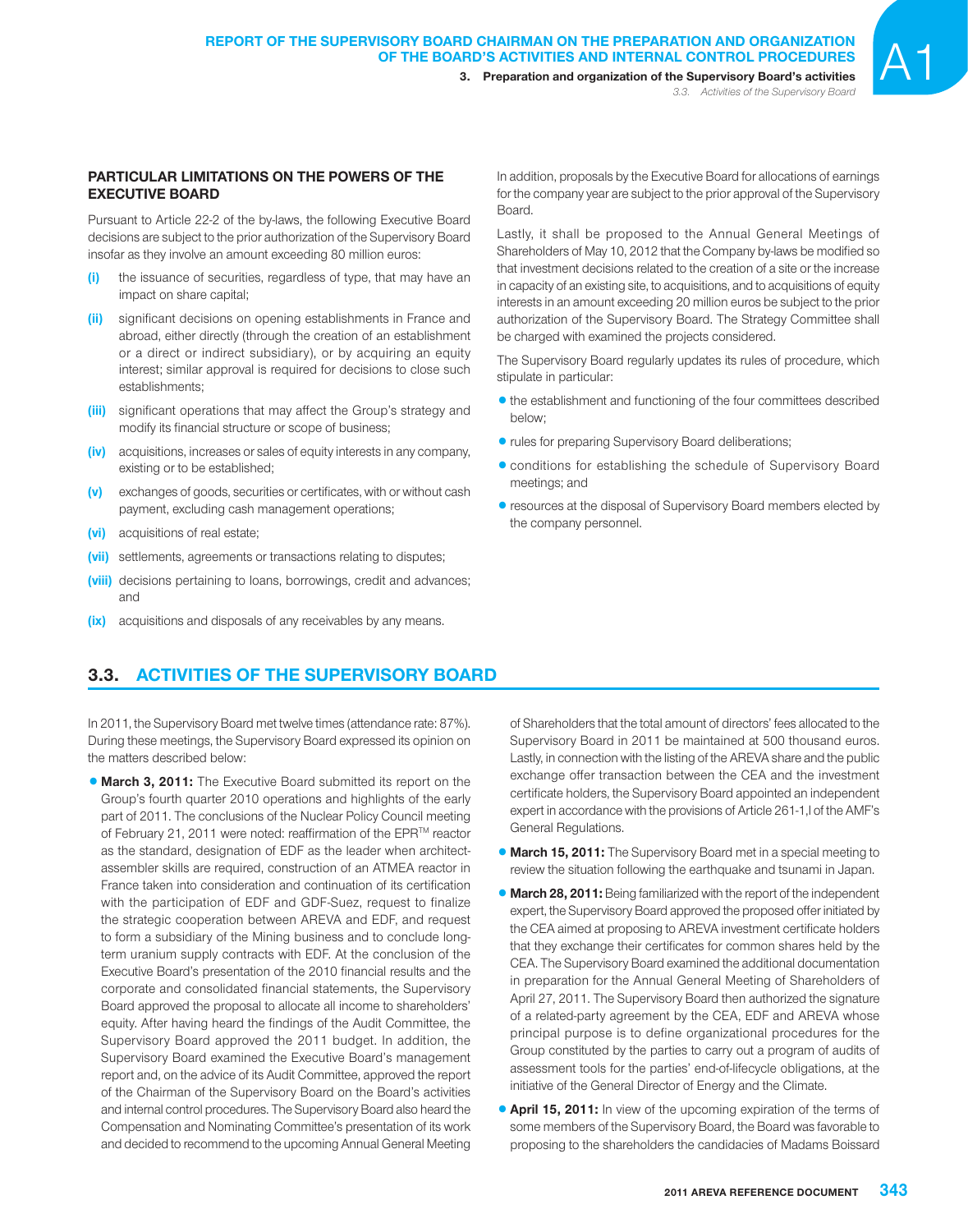**REPORT OF THE SUPERVISORY BOARD CHAIRMAN ON THE PREPARATION AND ORGANIZATION OF THE BOARD'S ACTIVITIES AND INTERNAL CONTROL PROCEDURES**<br>3. Preparation and organization of the Supervisory Board's activities

*3.4. Activities of the four committees of the Supervisory Board*

and Lemarchand and the renewal of the terms of Mrs. Saucier and Mr Spinetta.

- **4 April 27, 2011:** Following the recomposition of the Supervisory Board by the General Meeting of Shareholders of April 27, 2011, the Supervisory Board proceeded to nominate the Chairman and Vice Chairman of the Supervisory Board in the persons of Messrs. Spinetta and Bigot respectively, and the Chairmen and members of the Supervisory Board's four Committees. Lastly, the Executive Board submitted its report on the Group's first quarter 2011 operations.
- **May 26, 2011:** The Supervisory Board received information on the dispute with Siemens and more particularly on the judgment in AREVA's favor rendered on May 11, 2011. The Supervisory Board was informed of the impact of Fukushima on the commercial and financial outlook for 2011-2012 and examined the competitive advantage of the EPRTM reactor in the post-Fukushima context. The Supervisory Board was informed of the procedure for forming a subsidiary of the mining business. It approved the renewal and increase of the amount of the Euro Medium Term Note program (EMTN) and authorized the issue of bonds in connection with that program. Lastly, the Supervisory Board heard the meeting report of the work of the Audit Committee, in particular on the provision related to the OL3 project. On the advice of the End-of-Lifecycle Obligations Monitoring Committee, the Board also approved Appendix 1 of the annual update memorandum entitled "Report on Internal Controls", pursuant to Article 7 of the decree of February 23, 2007 related to the securement of funding for nuclear expenses.
- **June 21, 2011:** On the advice of the Compensation and Nominating Committee, the Supervisory Board appointed Messrs. Luc Oursel and Philippe Knoche to the Executive Board, in application of articles 16 and 17 of the by-laws, as from the first Supervisory Board meeting after June 29, 2011, at which time the terms of the sitting Executive Board will expire. In this regard, the Supervisory Board decided to make Mr Oursel President and Chief Executive Officer.
- **June 30, 2011:** The Supervisory Board took cognizance of the end of the terms of Executive Board members Mrs. Anne Lauvergeon, Gérald Arbola and Didier Benedetti in accordance with Article 17 of the by-laws and, on the advice of the Compensation and Nominating Committee, appointed Messrs. Sébastien de Montessus and Olivier Wantz to the Executive Board for the term stipulated in Article 17 of the by-laws. The Supervisory Board approved the respective roles of the members of the Executive Board. Lastly, on the recommendation of the Compensation and Nominating Committee, the Supervisory Board set the annual fixed and variable compensation of Messrs. Oursel and Knoche.
- **July 27, 2011:** The Supervisory Board was given a presentation of the consolidated half-year financial statements on June 30, 2011 and heard the meeting report of the Audit Committee and the observations

of the Joint Statutory Auditors. The Supervisory Board was informed of the progress of the spin-off of the mining business. On the recommendation of the Compensation and Nominating Committee, the Supervisory Board appointed Mr Pierre Aubouin to the Executive Board and named him Chief Financial Officer. The Supervisory Board also set the variable component of compensation of the members of the Executive Board for company year 2010 and the first half of 2011, severance payments for members of the Executive Board whose term was not renewed upon expiration, and compensation of the newly appointed members of the Executive Board. Lastly, the Executive Board submitted its report to the Supervisory Board on the Group's operations and highlights of the second quarter of 2011.

- **October 21, 2011:** The Executive Board informed the Supervisory Board of the Group's operations for the third quarter and the services proposed by the Group to its customers in the aftermath of the events in Japan. The Supervisory Board heard a progress report on the OL3 dispute. It was also given a presentation on the work of the Audit Committee, in particular on the risk map, the review of major projects, and the Group's ethical standards. The Supervisory Board heard a meeting report of the preliminary review of the Strategic Action Plan by the Strategy Committee. In application of article L. 225-90- 1 of the French Commercial Code, on the recommendation of the Compensation and Nominating Committee, the Supervisory Board determined the conditions for the severance payments that might be made to the members of the Executive Board due to their cessation or change of duties. The Chairman of the End-of-Lifecycle Obligations Monitoring Committee reviewed the Group's end-of-lifecycle liabilities for the Supervisory Board. Lastly, the General Inspectorate's 2010 report on the status of safety in the nuclear facilities was presented to the Supervisory Board.
- **December 12, 2011:** On the recommendation of the Strategy Committee, the Supervisory Board approved the Group's "Action 2016" Strategic Action Plan. On the recommendation of the Audit Committee, the Supervisory Board approved the 2012 budget. On the proposal of the Audit Committee, the Supervisory Board determined the constitution of a temporary committee composed of three independent members of the Supervisory Board to examine the conditions of the acquisition and operation of UraMin and to draw conclusions therefrom for the Group. The Supervisory Board provided clarifications on the system of severance payments to members of the Executive Board.
- **December 27, 2011:** The Supervisory Board met in a special session to receive information on the methods contemplated for AREVA's sale of its shareholding in Eramet to the Fonds stratégique d'investissement and authorize the acquisition of Danone and Air Liquide shares from that same Fonds stratégique d'investissement.

# **3.4. ACTIVITIES OF THE FOUR COMMITTEES OF THE SUPERVISORY BOARD**

In application of Article 22 of the by-laws and chapter I of the Rules of Procedure of AREVA's Supervisory Board, the Board formed four committees whose role is to provide it with additional information, recommendations and advice to facilitate decision-making on matters

subject to its control. In this respect, each meeting of the Supervisory Board may be preceded by in-depth work by the specialized committees, whose report is systematically distributed to the members of the Board.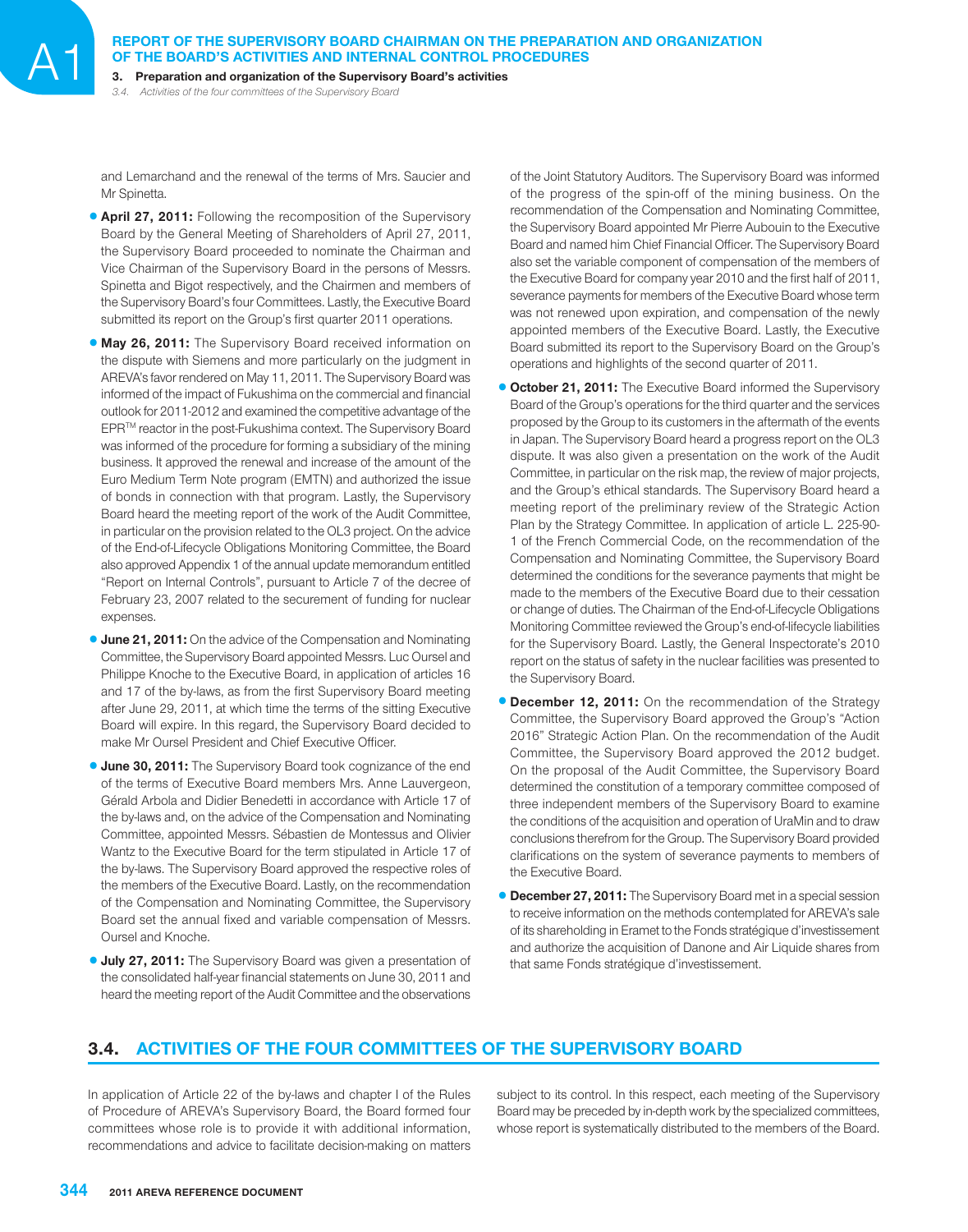3. Preparation and organization of the Supervisory Board's activities *3.4. Activities of the four committees of the Supervisory Board*

The four committees are the Strategy Committee, the Audit Committee, the Compensation and Nominating Committee, and the End-of-Lifecycle Obligations Monitoring Committee. Each committee met throughout 2011 to delve deeper into the matters reviewed hereunder.

Moreover, it is planned to create an Ethics Committee charged with watching over the proper application of rules of ethics; an amendment to the by-laws in this direction will be proposed to the Annual General Meeting of Shareholders of May 10, 2012.

## 3.4.1. **STRATEGY COMMITTEE**

As of December 31, 2011, the Strategy Committee was composed of seven members, chosen from among the members of the Supervisory Board. Jean-Cyril Spinetta<sup>(1)</sup>, its Chairman, Bernard Bigot, Jean-Dominique Comolli, Agnès Lemarchand (1), Luc Rousseau, Pierre Sellal and Alain Vivier-Merle. Pierre Charreton serves as secretary to this Committee.

The Committee meets at least once per six-month period and as often as necessary to fulfill its duties. It is convened by its Chairman or at least two of its members.

The mission of the Strategy Committee, which does not have inherent powers, is to enlighten the Supervisory Board about the strategic objectives of AREVA and of its main subsidiaries and to assess the risks and merits of the most important strategic decisions proposed by the Executive Board to the Supervisory Board. It ensures application of AREVA's strategic plan and its implementation at the subsidiary level.

In 2011, the Supervisory Board met twice, with an attendance rate of 100%.

- **0 October 20, 2011:** The Committee met for a preliminary review of the Strategic Action Plan. It also reviewed the forming of a subsidiary of the mining business.
- **December 8, 2011**: The Committee reviewed the report of the Strategy Committee's work of December 20, 2011, examined the 2012-2016 Strategic Action Plan and approved all of the lines of action presented by the Executive Board.

## 3.4.2. **AUDIT COMMITTEE**

As of December 31, 2011, the Audit Committee is composed of six members, chosen from among the members of the Supervisory Board: Guylaine Saucier (1), its Chairman, Jean-Claude Bertrand, Sophie Boissard (1), Jean-Dominique Comolli, François David (1), and Christophe Gégout. Jean-Pierre Kaminski serves as secretary to the Committee.

The Committee meets at least once quarterly and as often as necessary to fulfill its duties. It is convened by its Chairman or at least two of its members.

The role of the Committee, which has no formal authority, is to assist the Supervisory Board in exercising its authority and attributions in the following fields: the integrity of the financial data published by the company, internal controls, the execution of the internal audit function, The Supervisory Board may also expand the scope of work of the Audit Committee by entrusting other fields to it as necessary. To discharge its duties, the Audit Committee may study specific points on its own initiative as it deems relevant to its mission. In particular, the Audit Committee examines the draft financial statements, draft budgets, internal and external audit plans, risk maps, internal control plans, the Values Charter and other relevant reports. It interviews the members of the Executive Board and the company manager designated by it, as well as the Statutory Auditors, the head of internal audit, and the business ethics advisor. The Committee makes recommendations to the Supervisory Board based on its findings and may suggest modifications or additional investigations as it deems necessary.

Upon the expiration of the terms of the Statutory Auditors, the Audit Committee considers competitive offers and makes recommendations to the Supervisory Board to renew the terms of the current auditors or to appoint a new firm.

The Audit Committee establishes an annual schedule of work in fulfillment of its duties.

The Audit Committee met 10 times in 2011, with an attendance rate of 82%.

- **January 26, 2011:** The Committee reviewed the draft press release related to the Group's revenue for 2010.
- **February 16, 2011:** The Committee examined the status of the OL3 project, both in terms of the general progress of technical operations at the site and in financial terms. The Committee was then informed about the conditions of civil liability for nuclear damage in India and the status of the Group's mineral resources. The Committee examined the financial statements for the year ended December 31, 2010 and heard the observations and conclusions of the Statutory Auditors. It reviewed the 2011 budget and the 2012 outlook. The Committee also reviewed the Supervisory Board Chairman's report on internal controls.
- **March 3, 2011:** The Committee reviewed the draft press release related to the annual results for 2010.
- **4 April 29, 2011:** After reviewing the draft press release on financial information for the first quarter of 2011, the Committee meeting was devoted to examining progress on the OL3 project, the quarterly report on the Group's major projects, and the profitability of AREVA's integrated model. The Committee also heard presentations on the risk map and cash forecasts, and on the reports of the Statutory Auditors and the Internal Audit Department on the Group's internal controls. The Committee undertook a review of the Statutory Auditors' fees.
- **July 18, 2011:** The Committee reviewed the OL3 project in detail, going over in particular the progress on construction, the financial analysis, relations with the customer, the project schedule, the status of disputes between the AREVA/Siemens consortium and the customer TVO, and the Statutory Auditors' position on the matter of project-related provisions. Having heard the assumptions used

the independence and performance of the Statutory Auditors, risk management, financial planning, monitoring of major projects, and business ethics standards.

*<sup>(1)</sup> Independent members of the Supervisory Board.*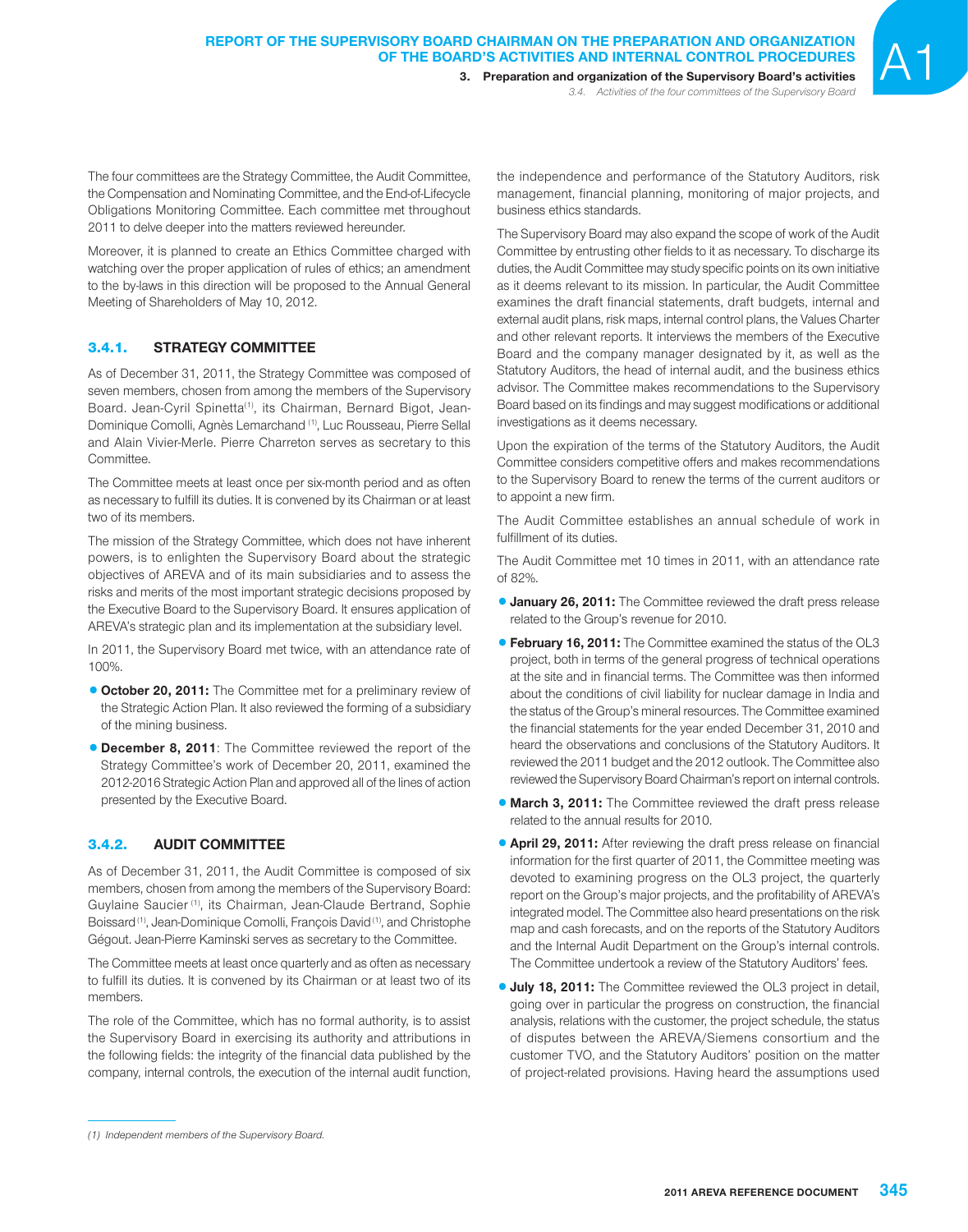**REPORT OF THE SUPERVISORY BOARD CHAIRMAN ON THE PREPARATION AND ORGANIZATION OF THE BOARD'S ACTIVITIES AND INTERNAL CONTROL PROCEDURES**<br>3. Preparation and organization of the Supervisory Board's activities

*3.4. Activities of the four committees of the Supervisory Board*

to carry out mining asset impairment tests, the Committee issued a recommendation of caution. The Committee was given a presentation of estimated half-year 2011 results and heard the observations of the Statutory Auditors on these financial statements.

- **July 25, 2011:** The Committee undertook the quarterly review of major projects, examined the half-year financial statements, heard the comments of the Statutory Auditors, and reviewed the draft press release. A review of the process of forming a subsidiary of the mining business was presented to the Committee, as was the quarterly report of the Internal Audit Department.
- **October 18, 2011:** The Committee was given a presentation on the half-year risk map, the major projects review, progress on the OL3 project, and a review of cash forecasts. The Committee also went over the ethics reports put out by management and was informed of the change of the values charter which, in addition to stressing the concepts of nuclear safety, industrial safety, transparency and the Universal Declaration of Human Rights, introduces the concept of biodiversity and "zero tolerance" for corruption. Lastly, the Committee was informed about the new accounting consolidation standards.
- **October 26, 2011:** The Committee reviewed the draft press release related to financial information for the third quarter of 2011.
- **December 8, 2011:** Review of the year-end 2011 forecast and in particular impairment of mining assets and industrial assets in the Front End; review of the status of major projects; proposal to create a temporary committee charged with examining the conditions of UraMin's acquisition and operation and to draw conclusions for the Group
- **December 9, 2011:** Review of the draft 2012 budget and the draft press release on the Group's financial outlook.

## 3.4.3. **COMPENSATION AND NOMINATING COMMITTEE**

As of December 31, 2011, the Compensation and Nominating Committee is composed of three members, chosen from among the members of the Supervisory Board; François David<sup>(1)</sup>, its Chairman, Jean-Dominique Comolli and Agnès Lemarchand<sup>(1)</sup>. Pierre Charreton serves as secretary to this Committee.

The Committee meets at least once per six-month period and as often as necessary to fulfill its duties. It is convened by its Chairman or at least two of its members.

With respect to compensation, the Committee is responsible for recommending to the Supervisory Board executive compensation levels, retirement and insurance programs, and in-kind benefits for executive officers of AREVA based on comparable factors in the market and on individual performance assessments.

With respect to nominations, the Committee reviews the files of the candidates for positions on the Executive Board and conveys its opinion to the Supervisory Board. The Committee also gives the Supervisory Board its opinion on executive appointments for first-tier companies of the AREVA group.

In 2011, the Compensation and Nominating Committee met five times, with an attendance rate of 95%:

- 1**February 8, February 18 and March 25, 2011:** The Committee recommended that the variable component to be paid to members of the Executive Board in 2011 for 2010, in percentage of fixed compensation, be 100% for Mrs. Lauvergeon, 80% for Messrs. Arbola and Benedetti and 70% for Mr Oursel. Of these variable shares, 60% are subject to quantitative objectives and 40% are subject to qualitative objectives. The Committee recommended not increasing the fixed compensation of the Executive Board members in 2011.
- **June 30, 2011:** The Committee examined the severance payments for members of the Executive Board whose terms have expired. The Committee issued a favorable opinion on the appointments of Messrs. de Montessus and Wantz to the Executive Board and recommended the amount of compensation of Mr Oursel as President and Chief Executive Officer and Mr Knoche as member of the Executive Board.
- **July 25, 2011:** The Committee supported the appointment of Mr Aubouin to the Executive Board. The Committee made a recommendation on the compensation of Messrs. de Montessus, Wantz and Aubouin and reexamined all compensation (fixed and variable components) of the members of the Executive Board to ensure overall consistency. The Committee discussed the provisions related to the benefit package of the new members of the Executive Board. Lastly, the Committee examined the conditions for attributing a severance payment at the end of a term and the determination of objectives and methods for calculating the variable component of compensation of new members of the Executive Board in the second half of 2011.
- **. October 19, 2011:** The Committee reviewed the procedures for departure of officers whose terms were not renewed, i.e. Mrs. Lauvergeon and Messrs. Benedetti and Arbola. The Committee also proposed a revision to the rules concerning severance payments at the end of the terms of new members of the Executive Board.
- **December 5, 2011:** The Committee reviewed the status of nonrenewed members of the Executive Board, the procedures for severance payments of members of the Executive Board, and the waiver of the variable component for the second half of 2011 by members of the Executive Board. The Committee examined the total amount and the individual amount of directors' fees.

## 3.4.4. **END-OF-LIFECYCLE OBLIGATIONS MONITORING COMMITTEE**

As of December 31, 2011, the End-of-Lifecycle Obligations Monitoring Committee is composed of five members, chosen from among the members of the Supervisory Board: Christophe Gégout, its Chairman, Christophe Behar, Sophie Boissard(1), Pierre-Franck Chevet and Gérard Melet. Patrick Herbin-Leduc serves as secretary to the Committee.

The Committee meets at least once per six-month period and as often as necessary to fulfill its duties. It is convened by its Chairman or at least two of its members. The Committee is charged with helping to

*<sup>(1)</sup> Independent members of the Supervisory Board.*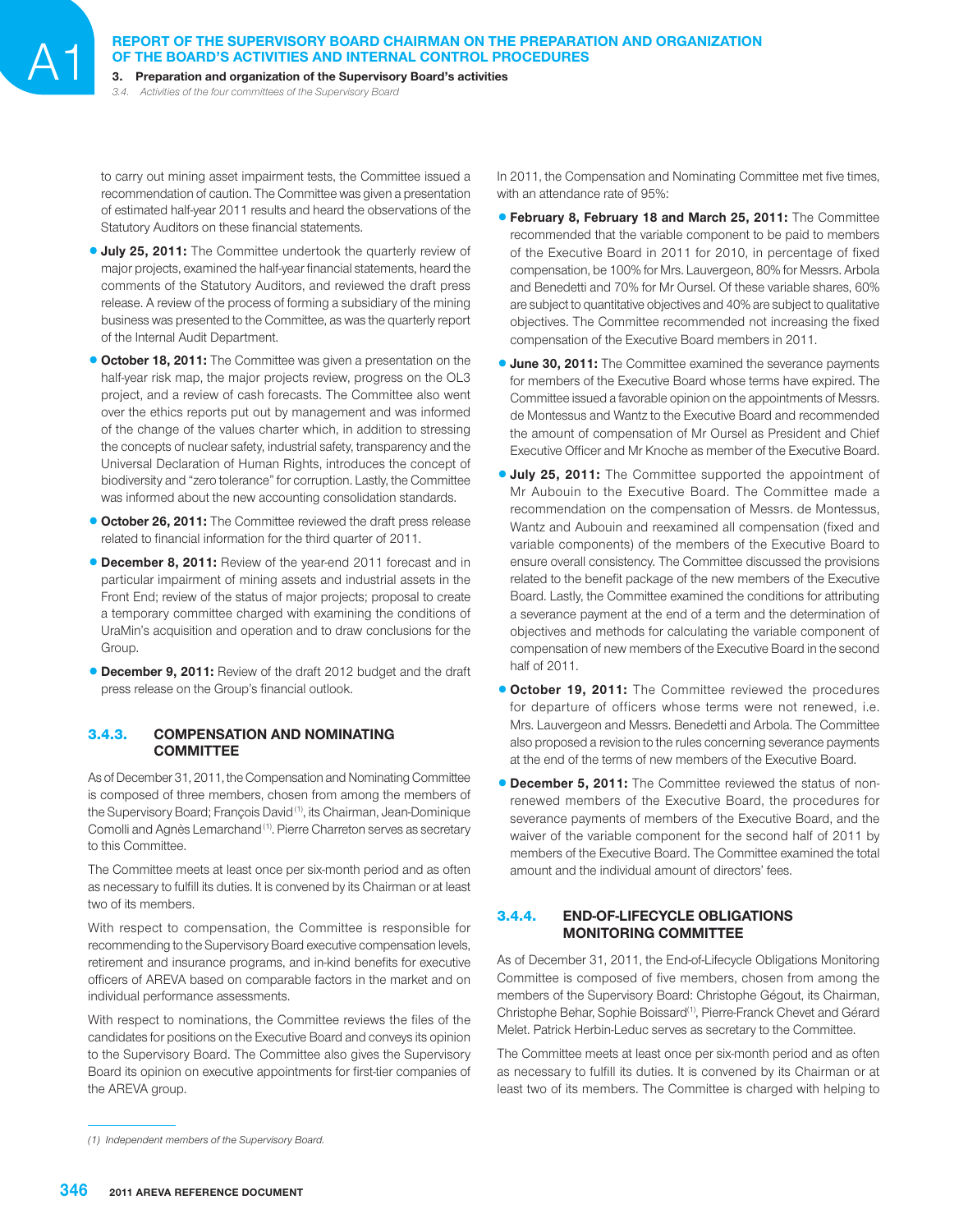*4.1. Introduction*

monitor the earmarked asset portfolio set up by AREVA subsidiaries to cover their future cleanup and dismantling expenses. In this capacity, and based on pertinent documentation submitted by AREVA, including a management charter, the Committee reviews the multiyear schedule of future cleanup and dismantling expenses for affected companies of the AREVA group; the criteria for establishing, managing and controlling the funds earmarked to cover expenses by those companies; and the investment management strategy for the related assets. The Committee provides the Supervisory Board with opinions and recommendations on these topics.

The Committee may hear financial consulting firms chosen by the fund management companies.

The End-of-Lifecycle Obligations Monitoring Committee met three times in 2011, with an attendance rate of 74%.

**May 11, 2011:** The Committee examined the annual update memorandum to the report related to Article 20 of the French law of June 28, 2006 related to the sustainable management of radioactive waste and materials as well as the status of managed dismantling assets and liabilities at year-end 2010; the coverage ratio is slightly above 102%. The Committee also reviewed the audits conducted by the General Directorate of Energy and the Climate (DGEC).

- **0 October 18, 2011:** AREVA's Financial Department presented a review of the markets and their impact on the coverage ratio to the Committee.
- **December 9, 2011:** The Committee took cognizance of the principle developments expected at the end of 2011 in end-of-lifecycle liabilities and of the estimated coverage ratio. The proposal for changes in the management of earmarked assets received a favorable opinion from the Committee.

# **→ 4. System of internal controls**

# **4.1. INTRODUCTION**

This section is organized according to the frame of reference for internal controls published by the Autorité des marchés financiers (French stock market authority AMF) in July 2010.

The scope of internal controls described below applies to AREVA as the parent company as well as to all of the companies it controls, regardless of their legal form of business.

Following the meeting of AREVA's Supervisory Board on June 30, 2011, a new Executive Board took up its functions at the head of the Group. On this occasion, the Supervisory Board noted the success of the integrated model that enables the Group to cover nuclear power plant design and construction, related services, and all the stages of the fuel cycle, and to offer its customers a service tailored to each of their needs. At the same time, the Group has developed a portfolio of solutions in renewable energies. With this as a backdrop, the Executive Board's activities go towards the continuity of the Group's strategic positioning plan.

## 4.1.1. **AREVA GROUP COMMITMENTS**

The AREVA group defined and implements a number of fundamental commitments regarding the conduct and development of its operations. The environment for internal controls is based on these commitments, among other things.

The **Values Charter** is the reflection of the Group's business culture and the expression of its commitments, in particular those concerning sustainable development. The AREVA group's values are integrity, an acute sense of professionalism, responsibility, sincerity, partnership, profitability and customer satisfaction. The Values Charter sets forth values, action principles and rules of conduct that apply to all of the Group's executives and employees as well as to the members of the Supervisory Board.

In accordance with the Values Charter, the AREVA group intends to focus its main efforts on:

- improving its performance and the satisfaction of its customers;
- its development, relying on the integrated model;
- maintaining a high quality of social dialogue;
- being exemplary in the fields of nuclear safety, industrial safety and transparency.

AREVA University's programs to sensitize management to the Values Charter continued. The Business Ethics Advisor also led sessions in Germany and in the United Kingdom in connection with the implementation in mid-2011 of Britain's new anti-corruption law (the Bribery Act 2010), in a repeat of the program led in 2010 during passage of this law, to recall its extraterritorial nature and its distinctive features in relation to the US anti-corruption law (the Foreign Corrupt Practices Act), which had been the international standard up until then. With respect to human rights in business, programs to raise management awareness were held with Entreprises pour les Droits de l'Homme (EDH), an association of French multinationals of which AREVA is an active member. The Business Ethics Advisor also sensitized management of the units concerned to the Nuclear Power Plant Exporters' Principles of Conduct, an industry initiative announced in September 2011 by the Carnegie Endowment for International Peace, to which AREVA actively contributed.

Lastly, the Group ensures, to the maximum extent possible, employee compliance with competition law requirements to which it is subject. To this end, the Legal Department in charge of European and Competition Law is asked to review the Group's projects and serves as an advisor on competition law at every level of the company. In 2011, the department distributed a series of practical guidelines aimed in particular at enabling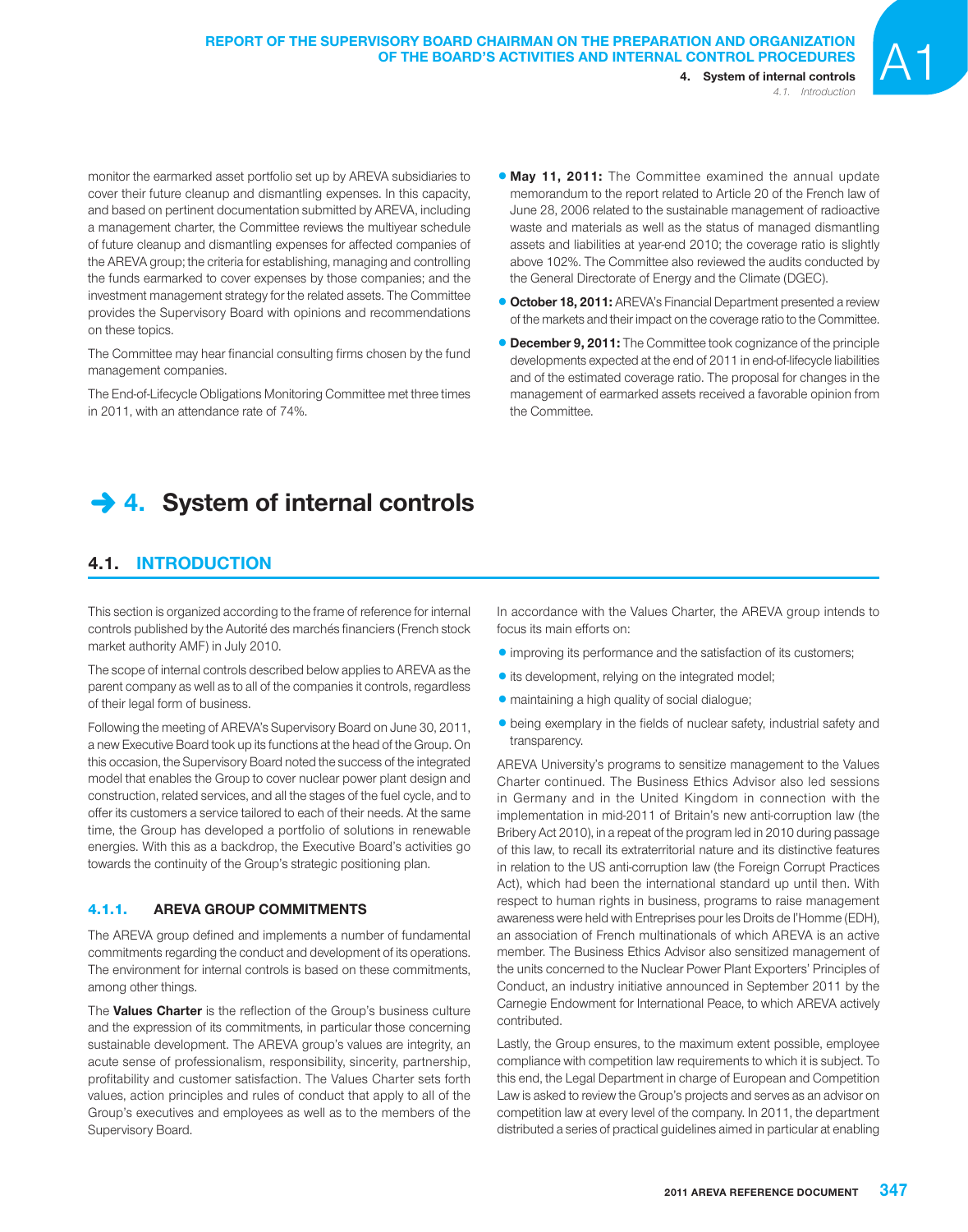# **REPORT OF THE SUPERVISORY BOARD CHAIRMAN ON THE PREPARATION AND ORGANIZATION OF THE BOARD'S ACTIVITIES AND INTERNAL CONTROL PROCEDURES**<br>4. System of internal controls

*4.2. Organization, governance, resources, information systems and operating procedures*

the Legal Department to better identify and handle early in the process competition issues with which the Group is regularly confronted, such as requests for proposals, meetings with competitors, and consortiums. These guidelines are destined to be supplemented with training of the operating teams, which will continue throughout 2012.

## 4.1.2. **INTERNAL CONTROL STANDARDS**

The AREVA group defers to the definition of internal control of the Autorité des marchés financiers (AMF, France's stock market regulator). According to the AMF's "frame of reference for internal control", the internal control system is characterized by:

- an organization with a clear definition of responsibilities, sufficient resources and expertise, and appropriate information systems, procedures, tools and practices;
- the internal dissemination of relevant and reliable information enabling each person to discharge his or her responsibilities;
- a system to identify, analyze and manage risk;
- control activities designed to reduce this risk; and
- $\bullet$  continuous monitoring of the internal control system.

The Group ensured that the approach taken is consistent with the standards of the AMF. In particular, it verified the consistency between:

- the "implementing guidelines for the internal control of accounting and financial data reported by issuers" included in the AMF frame of reference, and
- the system for self-assessment of internal controls within the Group (self-audit), which was carried out to ensure that all the standards are met (see Section 4.6., *Continuous oversight of the internal control system*).

## 4.1.3. **INTERNAL CONTROL OBJECTIVES**

Internal controls contribute to operational control in terms of effectiveness, the protection of assets, compliance with legislation and regulations, the reliability and quality of information produced and reported, and implementation of instructions and guidance from the Executive Board.

They provide reasonable assurance that the Group's objectives will be met. However, no matter how well designed and implemented, internal control mechanisms are not sufficient by themselves to guarantee with certainty that these objectives will be met.

AREVA's internal control system is fully consistent with the Group's commitments regarding the conduct and development of its operations, particularly as regards the Values and Sustainable Development Charter.

# **4.2. ORGANIZATION, GOVERNANCE, RESOURCES, INFORMATION SYSTEMS AND OPERATING PROCEDURES**

Internal controls are implemented throughout the Group by all employees under the overall responsibility of the Executive Board and management.

## 4.2.1. **ORGANIZATION OF THE AREVA GROUP**

In matters of corporate governance, AREVA has opted for an organization that ensures the separation and balance of authority. Executive and management authority is vested in the Executive Board, while approval and control authority is vested in the Supervisory Board and the General Meeting of Shareholders.

AREVA's Executive Board and Executive Management Board (EMB) design and oversee internal control systems.

The operational organization of the Group set up in 2010 was confirmed in July 2011. Under the direction of the Executive Board and its Executive Management Board, the organization is built on:

- five Business Groups (BG);
- an Engineering & Projects organization (E&P);
- **Functional Departments, and**
- 1two Regions (Germany and North America).

The Business Groups provide operational leadership for the Group's operations, while the Marketing & Sales Department provides commercial leadership, in particular for the international network of sales offices.

The Executive Board is constituted by its Chairman, Luc Oursel, and four other members who report to him:

- Philippe Knoche, Chief Operating Officer;
- Pierre Aubouin, Chief Financial Executive Officer;
- 1Sébastien de Montessus, Senior Executive Vice President, Mining Business Group; and
- Olivier Wantz, Senior Executive Vice President, Operations Support.

In addition to the powers given to it by law, the Executive Board is in charge of:

- defining the Group's strategy and its implementation;
- $\bullet$  defining the Group's performance objectives (financial, commercial, operational, nuclear safety, etc.) and their breakdown by business, and monitoring their achievement;
- allocating the Group's resources (human, financial, etc.), in particular the decision to launch capital spending programs and appointments of senior executives;
- defining organizational principles and processes to serve customers and build talent.

The Operating Departments – the Business Groups and Engineering & Projects organization – together with the Marketing & Sales Department,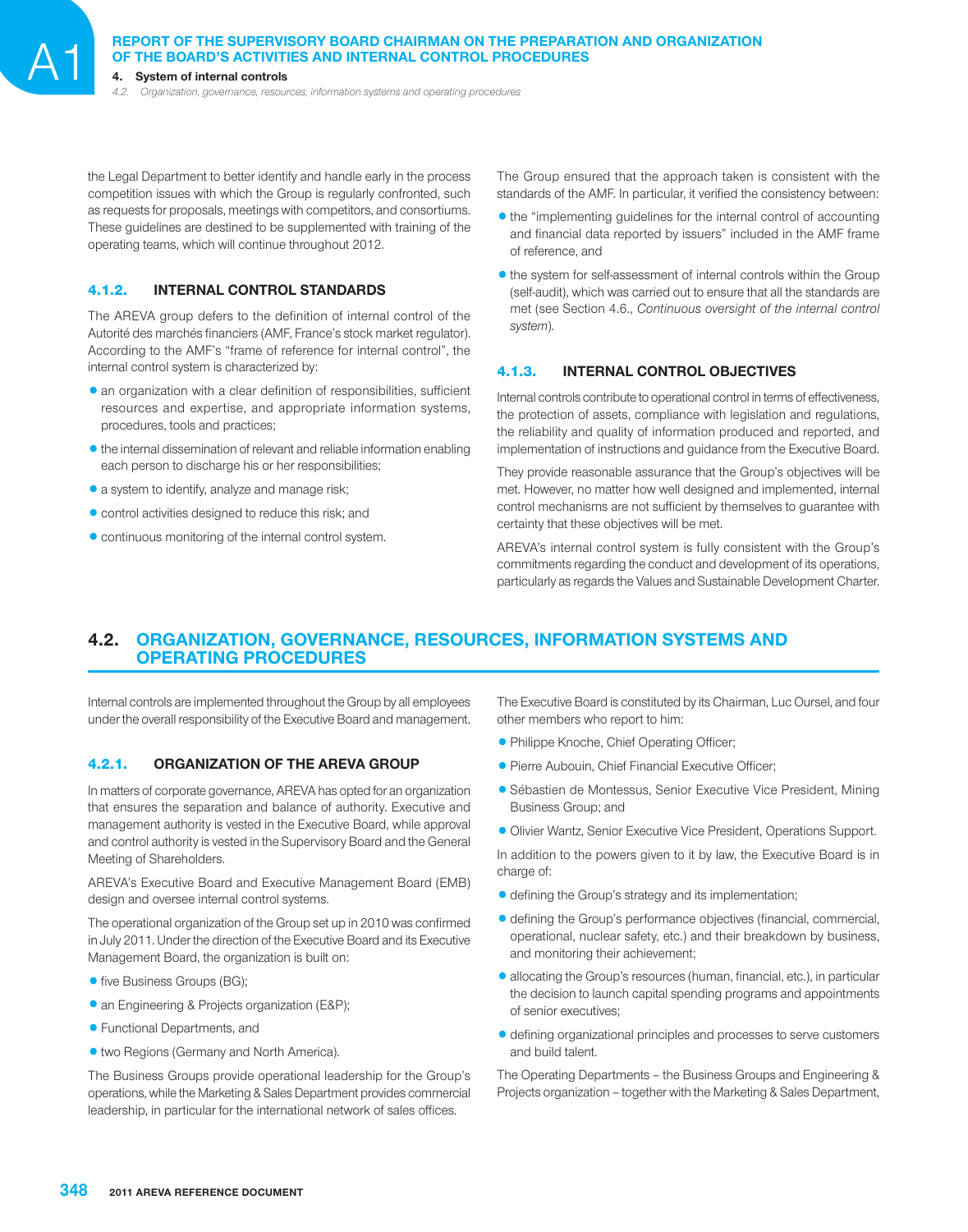*4.2. Organization, governance, resources, information systems and operating procedures*

- 1to Luc Oursel: the Marketing & Sales Department, the Communications Department, the Executives Career and Organization Department, the Human Resources Department, the Chief Administrative Officer, the Strategy, Mergers & Acquisitions Department, and the Renewable Energies Business Group;
- 1to Philippe Knoche: the Front End Business Group, the Reactors & Services Business Group, the Back End Business Group, the Engineering & Projects organization, the Research & Development Department and the North America Region;
- $\bullet$  to Pierre Aubouin: the Finance Department and the Audit Department<sup>(1)</sup>;
- $\bullet$  to Sébastien de Montessus: the Mining Business Group;
- to Olivier Wantz: the Operations Support Departments (the Purchasing Department, the Sustainable Development and Continuous Improvement Department, the Process Optimization and Cost Reduction Department, the Protection Department, the Quality and Performance Department, the Information Systems and Services Department, and the Safety, Health, Security and Environment Department) and the Germany Region.

Within the framework of this organization, the Executive Board involves the following persons in its work to support activities in connection with bimonthly meetings of the Executive Management Board:

- the Chief Commercial Officer:
- the Senior Executive Vice President of Communications;
- **the Senior Executive Vice President of Executives Career and** Organization;
- the Senior Executive Vice President of Human Resources;
- the Senior Executive Vice President of Strategy, Mergers and Acquisitions;
- $\bullet$  the Chief Administrative Officer.

The Executive Board relies on five coordination and steering committees which have broad delegation of authority:

- the Operations Committee is chaired by the Chief Operating Office or the Senior Executive Vice President of Operations Support. It examines and arbitrates between operational matters across the Operating Departments (Business Groups and Engineering & Projects organization), the Operations Support Departments and the Regions. This Committee meets bimonthly;
- the Major Offers Committee is chaired by the Chief Executive Officer or the Chief Commercial Officer. This Committee meets weekly;
- the Major Projects Committee is chaired by the Chief Executive Officer or the Chief Operating Officer. This Committee meets bimonthly;
- **the Human Resources Committee is chaired by the Senior Executive** Vice President of Human Resources. As a minimum, this Committee meets bimonthly;
- the Risk Committee, chaired by the Chief Administrative Officer, is charged with coordinating the analysis of the Group's principal risks and setting up the necessary action plans to manage them.

The missions and rules of procedure of these five committees are the subject of specific organizational notes. The Risk Committee was created on December 1, 2011 and will be operational as from the year of 2012. The four other committees were created and operational upon the change in governance in July 2011.

The following committees are eliminated: the Major Customer Projects Committee, the Engineering Management Committee, the Operational Coordination Committee and the Investment Committee. Their powers and duties are assumed by the four coordination and steering committees on which the Executive Board relies, except for capital spending, which lies directly within the province of the Executive Board and its Executive Management Board.

The other existing committees of the organization – Sales Compliance Committee, Mergers & Acquisitions Panel, Strategic Purchases Committee and Dismantling Operations Monitoring Committee – are not affected by these changes.

## 4.2.2. **DEFINITION OF RESPONSIBILITIES AND AUTHORITY**

The Group has a frame of reference that clearly defines powers and duties. It is based on the following parts:

- $\bullet$  formal written and duly signed organizational notes describing missions and responsibilities at the level of the Group, the Business Groups, the Engineering & Projects organization and the Functional Departments;
- **•** formal written delegations of authority in the procedure "Delegation of Authority - Thresholds and Decision Channels", which defines internal rules for authorization and decision for the leading operational processes; and
- 1delegations of authority and signature authority throughout and at each level of the Group to conduct business as appropriate and in a manner consistent with applicable laws and regulations.

The organization and delegations of authority are defined to comply with the principle of the separation of duties. In particular, governance and internal control principles applicable to delegations of authority set financial limits by type of transaction, for which information must be provided to or authorization received from the competent authority.

*<sup>(1)</sup> The measures taken to ensure the independence of the Audit Department in exercising its missions are explained in the Audit Charter.*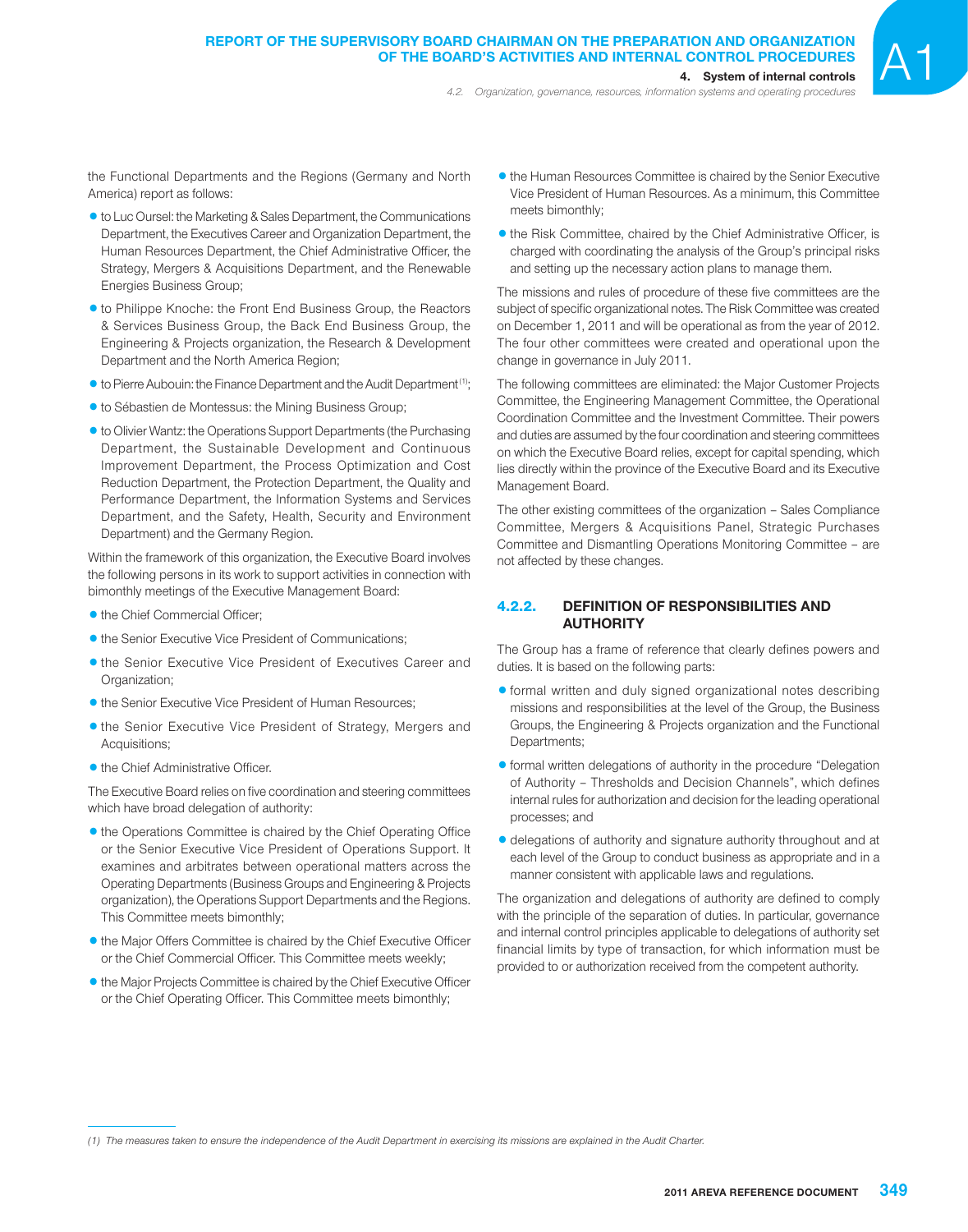# **REPORT OF THE SUPERVISORY BOARD CHAIRMAN ON THE PREPARATION AND ORGANIZATION OF THE BOARD'S ACTIVITIES AND INTERNAL CONTROL PROCEDURES**<br>4. System of internal controls

*4.2. Organization, governance, resources, information systems and operating procedures*

## 4.2.3. **HUMAN RESOURCES MANAGEMENT POLICY**

The Executive Management Board approves the Group's Human Resources management policy, which is implemented by the Group's Human Resources Department in agreement with the other departments involved. The plan has four major thrusts:

- $\bullet$  to strengthen the Group's culture by sharing core values and common practices;
- $\bullet$  to facilitate recruitment, mobility and talent development, particularly through training, so as to increase the Group's market leadership;
- $\bullet$  to develop an innovative, responsible social policy that promotes diversity; and
- $\bullet$  to develop tools for human resources management performance.

## 4.2.4. **INFORMATION SYSTEMS**

The mission of the Information Systems and Services Department is to ensure the availability of high-performance, cost-effective and secure information systems and to oversee the overall consistency of the Group's information systems. To accomplish this, the department is organized to meet two major goals:

- to orient the information system towards services to the Group's businesses, in alignment with the organization of the Group's business processes, and
- $\bullet$  to standardize, streamline and consolidate the technical and functional infrastructure to ensure its performance and reliability, taking into account both economic and geographic considerations.

The department follows a customer-oriented approach to supporting the Group's businesses and economic objectives by offering technology solutions that meet the needs of the Group and its customers.

## 4.2.5. **OPERATING PROCEDURES**

#### **4.2.5.1. General internal control procedures**

The Group's internal control procedures consist of rules, directives and operating procedures defined by the Executive Board and the Functional Departments, and in particular the Audit Department and the Department of the Chief Administrative Officer, which covers in particular Business Ethics, the Internal Control and the Risk and Insurance Department.

The preparation, distribution and implementation of these internal control procedures are a component of the Group's action principles.

Supplementing this, the businesses have translated their internal control systems into charters and policies.

The charters establish rules of governance and principles for internal controls, particularly in the following areas:

1the Nuclear Safety Charter, which spells out the Group's commitments in the field of nuclear safety and radiation protection to ensure that requirements are met throughout the facility lifecycle;

- the Audit Charter, which describes the purpose, missions, roles and responsibilities and applicable procedures of the Group's internal audit; and
- the Network Security Charter, which defines the basic principles of the AREVAnet computer information network and the rules to be followed to access various services.

The policies define the operating principles and procedures that are a step above specific business procedures. In particular, the Group has established the following policies:

- $\bullet$  the procurement policy and the guide to ethics in procurement, which set rules, objectives and best practices in procurement and business ethics;
- $\bullet$  the payment security policy, which defines the Group's policy for secure payment methods and the means to be used to limit the risk of fraud;
- $\bullet$  the personnel protection policy, designed to give all Group employees an equal level of protection, whether they are traveling on business or live in France or abroad;
- $\bullet$  the occupational safety and environmental policies, which establish rules of conduct for continuing risk reduction; and
- $\bullet$  the human resources policy, otherwise known as the "Talent Builder", which aims to increase the company's collective performance by developing each individual's skills and talents in a spirit of transparency, equity and diversity.

Consistent with the principle of subsidiarity and to ensure the assimilation of these principles, the Business Groups adapt the procedures to their specific circumstances prior to implementation within their entities.

#### **4.2.5.2. Accounting and financial reporting procedures**

In addition to the role of the Audit Committee and the Group's other governance bodies, internal control procedures comply with the principles hereunder.

#### *Overall organization of risk management*

Information is collected and processed at two operational levels: the operating entities (level 1 information production) and the business unit (base unit for management and performance analysis throughout the Group), subsequently consolidated by Business Group.

Instructions for consolidation are issued by the Group's Financial Control department for all half-year and annual financial statements. These instructions set forth:

- $\bullet$  the schedule for preparing accounting and financial information for reporting purposes;
- $\bullet$  the process for validating this information;
- 1items requiring particular attention, such as complex issues, changes in the legal environment and new internal procedures; and
- $\bullet$  the coordinators for consolidation at the corporate level, who are responsible for validating consolidation operations for a portfolio of entities and for preparing crosscutting analyses for the entire Group (corresponding to the notes to the consolidated financial statements).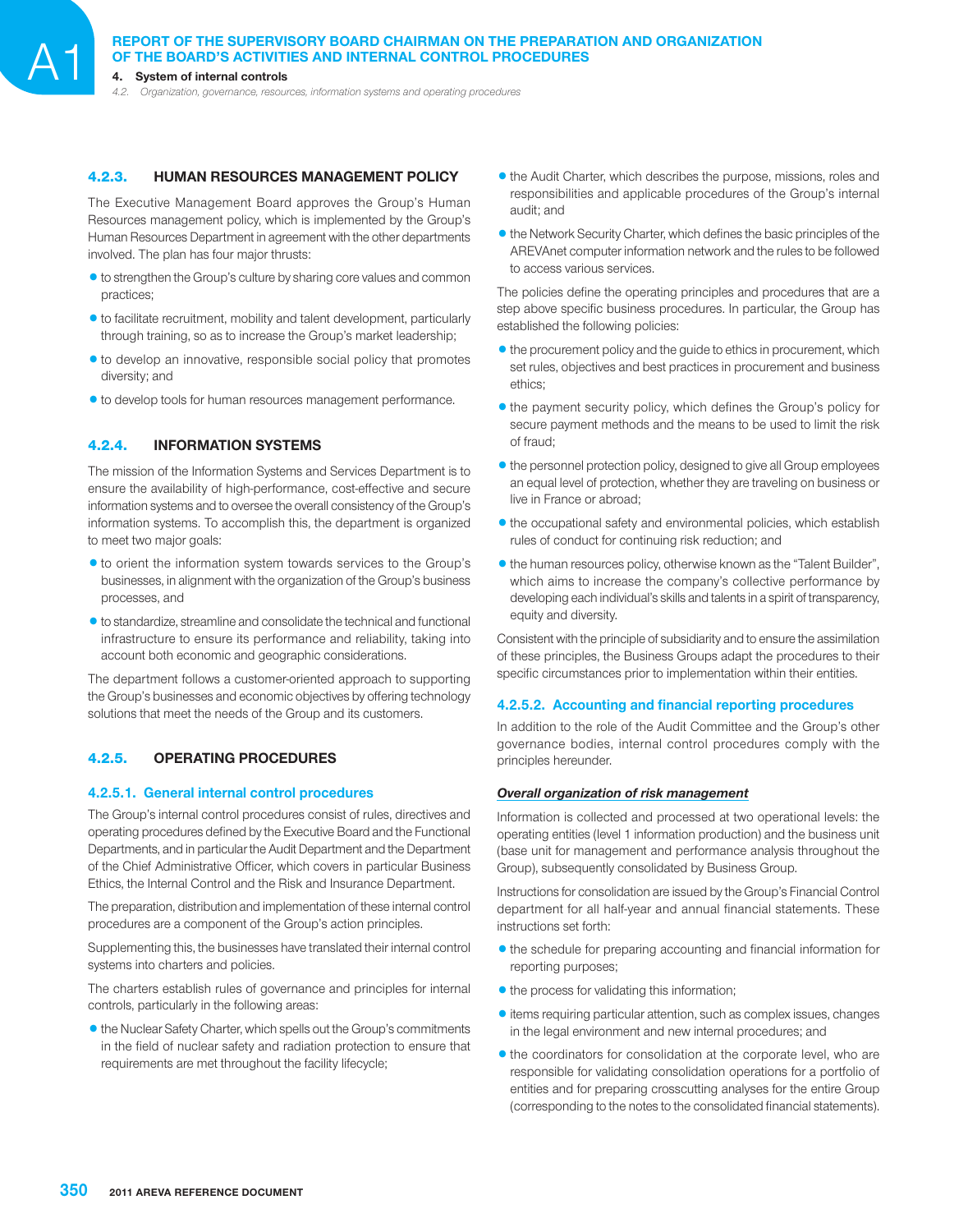The Group's Finance department launched an initiative to model the Group's main financial processes and establish a complete, up-todate database shared by all stakeholders involved in these processes (Corporate Departments and Business Groups). This system:

- documents the processes while acting as an interface for applicable Group procedures;
- $\bullet$  ensures appropriate control of the processes, including identification of the persons involved, the risks and the related control systems; and
- 1identifies areas for performance improvement and process optimization.

The processes modeled can be consulted on a dedicated intranet page.

Financial communications revolve around the five Business Groups – Mining, Front End, Reactors & Services, Back End and Renewable Energies – and are based on data in the consolidated financial statements.

#### *Implementation and control of accounting principles*

The reporting entities' financial statements are prepared in accordance with the Group's accounting and financial principles. These rules apply to all entities included in the Group's consolidation scope. These principles include:

- $\bullet$  a glossary that defines the main headings of the financial statements and the Group's performance indicators;
- an annotated chart of accounts; and
- 1accounting procedures issued by the Financial Controls department.

These principles are supplemented by procedures and instructions issued and reviewed on a regular basis by the other units of the Finance department (Financial Operations and Cash Management department, Financial Communications department, Tax department) and by the Business Groups, and include procedures and instructions dealing specifically with internal controls and fraud.

The "standards and procedures" function of the Financial Controls department defines and distributes information relating to implementation of the financial and accounting standards, procedures, principles and rules. It also monitors changes in regulations to ensure that the financial statements are prepared in accordance with IFRS rules adopted by the European Union.

## 4.2.6. **SOFTWARE**

In addition to office equipment used by employees, the Group has specific software customized for the management of its operations.

A wide variety of tools are used, including facility control systems, integrated management systems, methods and scorecards, and contribute to the operational control of each business.

In particular, the Group has a single, secure reporting and consolidation tool shared throughout the Group under the authority of the Finance department.

In addition, organizational memoranda and standards and procedures applicable to the entire Group are distributed using a dedicated software application.

AREVA rolled out the AREVA Segregation of Tasks & Roles Optimization project (ASTRO) to strengthen internal controls and streamline access to information systems. The main objective of this project is to make the management process for access secure by ensuring that user roles are defined according to best practices for the separation of duties and by automating their management with the SAP Governance, Risk and Compliance suite (SAP GRC).

Following a pilot phase completed in July 2008, ASTRO was deployed in all of the Group's core SAP systems as new SAP applications were started up in the entities.

#### 4.2.7. **PRACTICES**

Internal control relies on all of these elements as well as on the practices of all employees, which are themselves based on the Group's commitments (Values Charter, compliance with the principles of sustainable development, etc.). "Best practices" are identified to facilitate their dissemination and sharing so as to ensure effective continuous improvement in matters of internal controls.

AREVA University is an important vehicle for interaction in this regard. Through its activities, it aims to develop AREVA's values and business culture, to facilitate the exchange of best practices, and to involve all employees in implementing the Group's strategy.

Lastly, the "internal control" function led by the Chief Administrative Officer and the Finance Department as part of the Internal Control Committee relies on a network of Internal Control coordinators appointed in each of the Business Groups, whose particular objectives are to:

- **•** ensure the distribution of information concerning decisions made and their application by the entities ("top-down");
- roll up points requiring attention from the entities to the committee ("bottom-up").

The Advisor in charge of Internal Control in the Office of the Chief Administrative Officer:

- 1working closely with the Audit Department, provides follow-up of measurement indicators and the performance of the Internal Control system for the Group's governance bodies, particularly through the self-assessment exercise;
- provides support and advice (preventive and remedial actions), in liaison with the Audit Department, operational management and the functional departments.

The person responsible for "accounting and finance" Internal Control is tasked more specifically with issues related to accounting and finance internal control.

These two functions make sure that an Internal Control culture is disseminated and development within the Group, that best practices are shared internally, and that regulatory change and established best practices are monitored.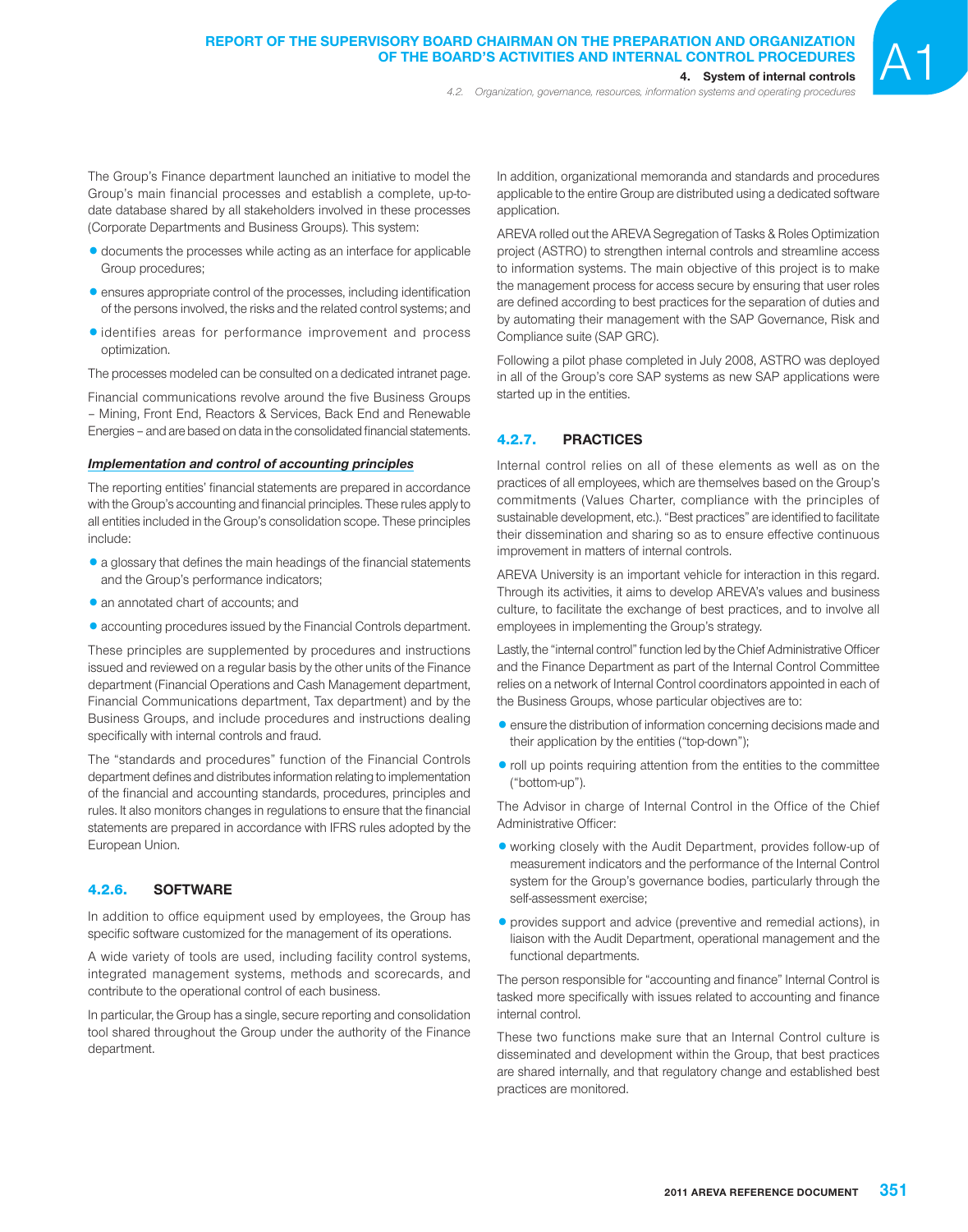*4.3. Dissemination of information*

## **4.3. DISSEMINATION OF INFORMATION**

Bottom-up and top-down information channels have been established to communicate relevant and reliable information in a timely manner. Examples are provided below.

• Bottom-up information:

- O accounting and financial information is processed and reported in accordance with specific procedures using shared tools to record and control the data (i.e. a single, secure reporting and consolidation software program shared by the entire Group and supervised by the Finance department);
- O a common software program is used to measure the progress of action plans, indicative of the achievement of strategic objectives, and serves as an additional channel for bottom-up reporting.
- Top-down information:
	- O the relevant departments and the Group's entities are informed of resolutions by the corporate decision-making bodies; and
	- O the Group monitors laws and regulations on safety, security, health, the environment, accounting and tax, and disseminates this information throughout the Group as appropriate, with organizational memoranda, rules, standards and procedures disseminated in accordance with established organizational standards and procedures.

Communications with stakeholders follow appropriate processes to ensure the quality of the information provided.

# **4.4. MANAGING RISK AND SETTING OBJECTIVES**

### 4.4.1. **RISK IDENTIFICATION, ANALYSIS AND MANAGEMENT**

The Group drew up a risk map when it was established to take into account the potential impact of events on the achievement of the Group's operational objectives. AREVA's Risk and Insurance Department, working with the Risk Managers of the five Business Groups (which themselves have a network of Risk Managers in their operating entities), carries out an annual update. The risk map is submitted to the Supervisory Board's Audit Committee, with the Audit Director attending. in particular:

- the management teams of the business units have approved the assessment of risk in their operations. For example, the Group's entities have collected, analyzed and measured the risk factors of their respective operations. They have also prepared mitigation plans and management procedures to minimize the risk and have designated the people in charge and the schedule for completion;
- $\bullet$  the main risk factors and the procedures for managing risk are identified and described in the Reference Document in the section regarding risk management and insurance (see Chapter 4, *Risk factors*). In particular, matters pertaining to nuclear and industrial safety, which are an absolute priority for the Group, are discussed in that section.

In addition, the Industrial department is tasked with supervising industrial risk management and, on a practical level, working with the relevant business units to ensure the implementation and effectiveness of action plans used to control and ultimately reduce risk.

Moreover, the risks associated with each heading of the balance sheet, income statement and off-balance sheet information are identified as a minimum by one of the Group's tools, the self-assessment questionnaire (see Section 4.6., *Continuous monitoring of the internal control system*). This identification, along with the Group's tools and procedures, is used to manage the risk by implementing the corresponding action plans. The Finance department matches the Group's tools to the risk associated with each balance sheet item.

The Finance department regularly reports to the Audit Committee on the Group's major investment and commercial projects. This report is used to monitor projected profitability and changes in the risks associated with those projects.

## 4.4.2. **SETTING OBJECTIVES**

The process of setting the Group's objectives takes place within the framework of deployment of the new "Action 2016" strategic action plan approved by AREVA's Supervisory Board.

This action plan targets performance improvement by relying on the values of safety, security and transparency.

It is based on decisive strategic choices:

- $\bullet$  **commercial priority given to value creation,** which includes solutions for the installed base (integrated offers in the front end of the cycle, safety upgrades necessary in the post-Fukushima environment, modernization and extension of the life in service of existing reactors worldwide, and used fuel management solutions) and the construction of new reactors meeting the most demanding criteria for nuclear and industrial safety;
- **selectivity in capital spending,** which means focusing operating Capex through 2016 on ongoing nuclear safety, industrial safety and maintenance programs and projects already launched; several capital projects having been suspended due market uncertainties;
- **<sup>o</sup> strengthening of our balance sheet** based on performance improvement, an appropriate level of liquidity and a program of asset sales for more than 1.2 billion euros.

From now to 2015, **performance improvement** is underpinned by five pillars: nuclear and industrial safety, economic competitiveness, operations and customers, technologies and human resources.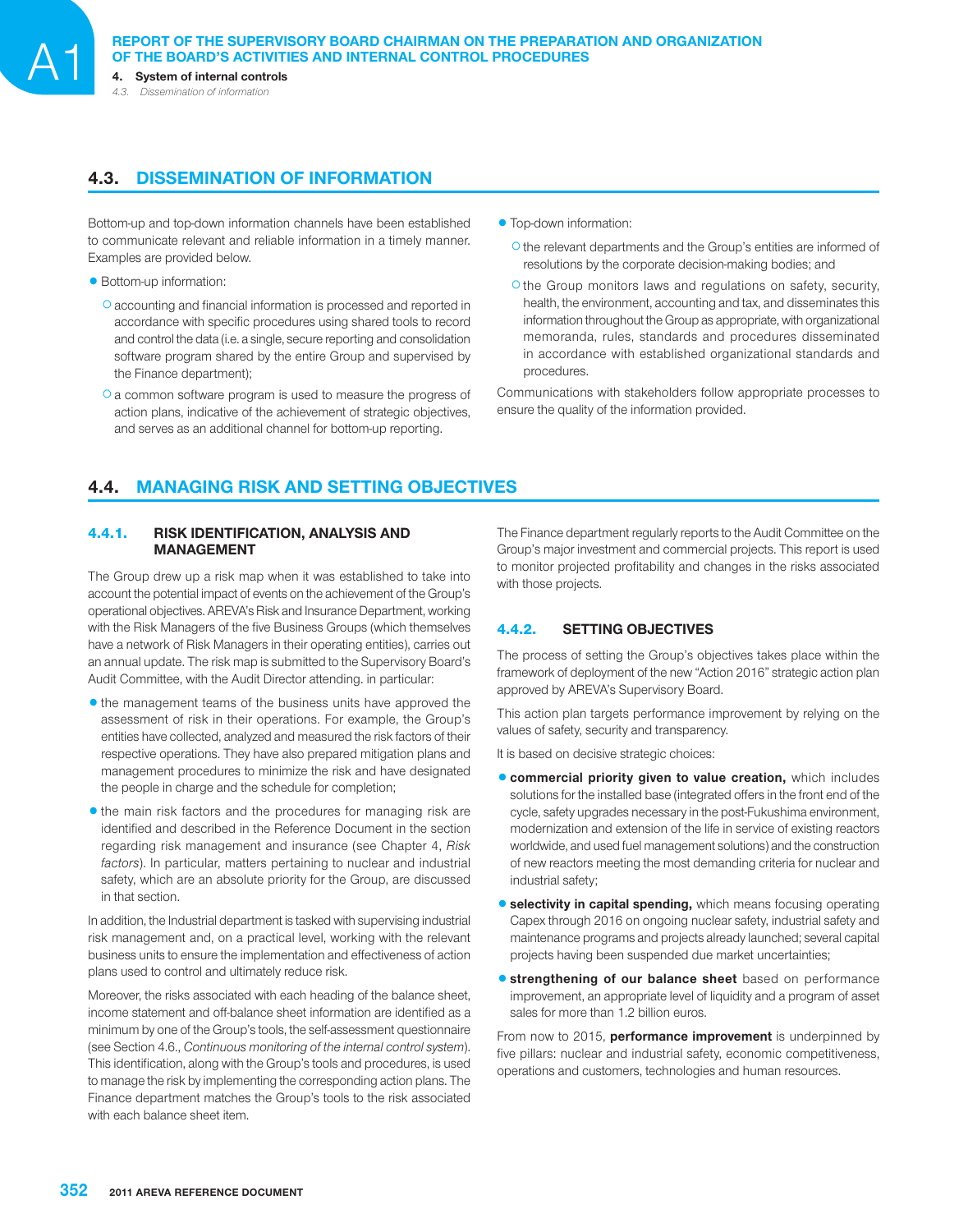Concerning economic competitiveness, the Group identified and implemented a set of initiatives formalized through a performance improvement plan aimed at reducing operating costs (with total savings targeted at 1 billion euros on an annual basis by 2015, or 10% of the cost base) and improving working capital requirement by 500 million euros (a reduction of more than 15 days of revenue) by 2015.

All of these objectives will be broken down in a consistent manner in the Business Groups and support functions and their implementation and achievement will be regularly monitored by the Executive Management Board.

# **4.5. CONTROL ACTIVITIES**

The Functional Departments are responsible to the Executive Board for the correct implementation of their policies. In particular, the Financial Control Department defines and ensures the application of management control rules, documents accounting and finance management processes, and ensures compliance with rules on delegations of authority pertaining to financial commitments.

Each functional and operational level establishes appropriate controls to ensure that the objectives are met. Reporting and budget revisions are used to monitor budget progress and performance in terms of achieving the objectives.

By definition, each organization is responsible for its own internal controls. These controls rely on the mobilization of human, physical and financial resources, the organization of these resources, the deployment of specific objectives within the organization, and the implementation of controls for prevention or detection.

Preventive controls are performed according to specific procedures, whether manual or computerized, involving validations at appropriate levels of the organization, among other things. Detection controls consist of after-the-fact verifications connected with specific supervision of the work performed and analysis of variances or anomalies. Information systems, performance indicators, etc. are used to facilitate this supervision.

In addition, auditing and expert bodies are charged with controlling the most significant issues in relation to the Group's specific goals.

In particular, as regards accounting and financial reporting:

- **•** each entity has set up a system of controls before transactions are recorded;
- $\bullet$  controls are performed at the different stages of the consolidation process:
	- Ceither automatically by the consolidation software (control of debit/ credit balances, data traceability, data integrity, access control), or
	- O manually by the consolidation department, financial controllers and business analysts; and
- $\bullet$  the Group's Tax department performs tax reviews of the Group's main companies.

# **4.6. CONTINUOUS OVERSIGHT OF THE INTERNAL CONTROL SYSTEM**

The AREVA group continually optimizes its internal control systems under the supervision of the Executive Board and the Executive Committee and with the oversight of the Supervisory Board through its Audit Committee.

In particular, it is the Chief Administrative Officer's mission to deploy an annual compliance letter process that applies to all senior executives of the subsidiaries, Senior Executive Vice Presidents of the Business Groups, Directors of the business units, Regional Directors, and Senior and Executive Vice Presidents of the Group's Functional Departments confirming compliance with the principles of the Group's Values Charter and protecting the identity of whistleblowers to prevent any subsequent retribution or discrimination in their regard;

The Internal Audit department, which, in performing its duties, verifies compliance with internal controls and the effectiveness of established internal control procedures within the Group. Audit missions are implemented in accordance with an annual audit plan approved by the Executive Board and reviewed by the Audit Committee. The plan is based on an independent assessment of risk performed by the Audit department. In particular, this assessment takes into account the risks identified using the full range of the Group's tools (risk map of the Risk and Insurance department, but also the risk identification carried out by the Environment department, the Safety, Health, Security and Environment department, and others).

The Audit department may intervene in any area related to internal controls. Its activities are carried out in accordance with an Audit Charter according to the standards of the profession defined by the Institute of Internal Auditors (Institut français de l'audit et du contrôle interne, IIA-IFACI – IFACI certification renewed in 2009 and maintained in 2010 and 2011 without any indication of non-compliance of any sort) and a Code of Business Ethics.

The resulting recommendations give rise to performance improvement plans, which are monitored in liaison with the managers involved.

Lastly, the Audit Director presents his internal controls review report to the Executive Management Board and to the Audit Committee.

In addition to audits scheduled in the audit plan, the Group's entities have performed a self-assessment of their internal controls every year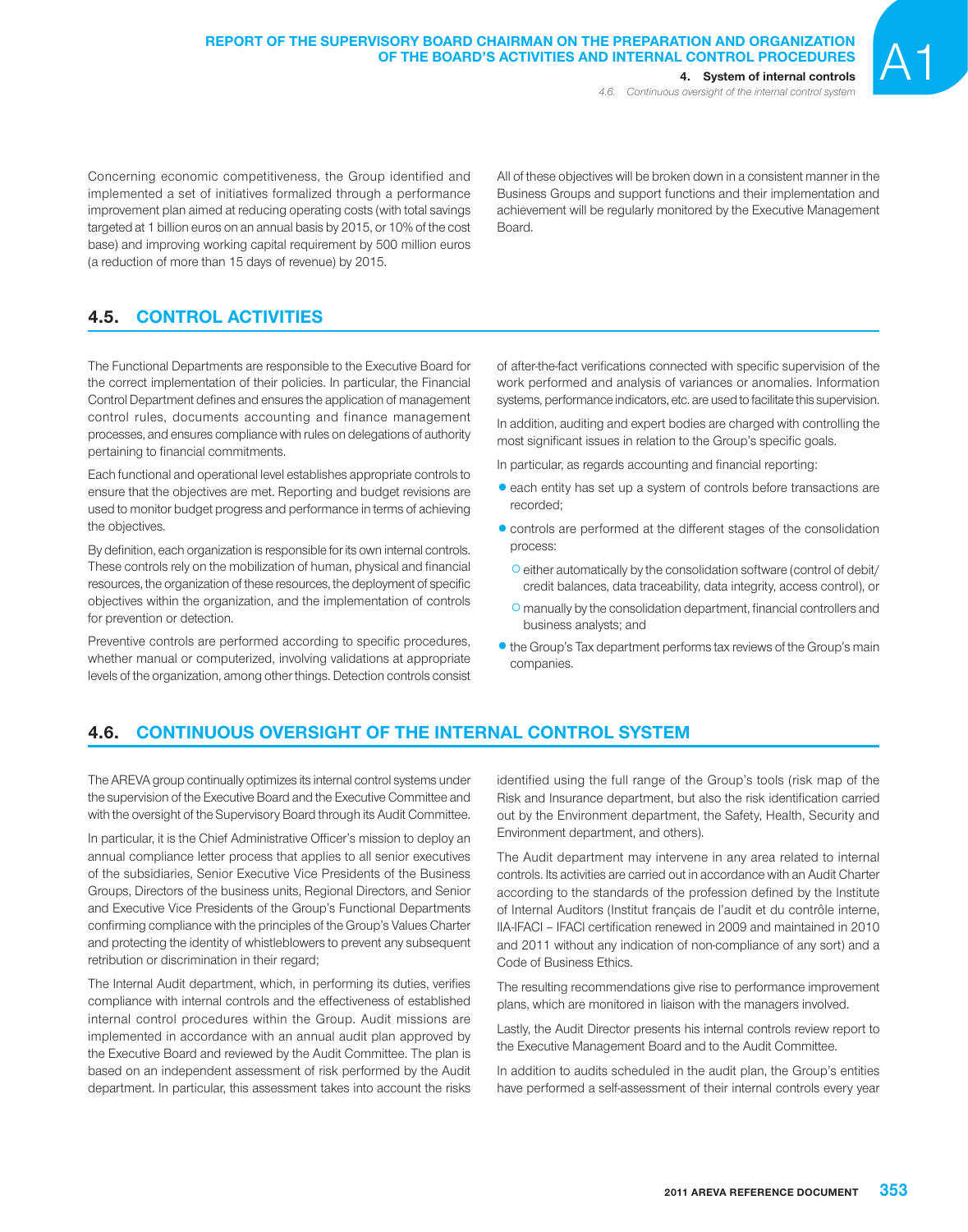# **REPORT OF THE SUPERVISORY BOARD CHAIRMAN ON THE PREPARATION AND ORGANIZATION OF THE BOARD'S ACTIVITIES AND INTERNAL CONTROL PROCEDURES**<br>4. System of internal controls

*4.6. Continuous oversight of the internal control system*

since 2007 following a standard questionnaire (the "Income Self Audit"), duly validated by their operational management, that complies with the "Implementing guidelines for internal controls of accounting and financial information" of the frame of reference published by the AMF. The questionnaire, reviewed by the Joint Statutory Auditors, was deployed in 2011 across the entire consolidation scope of the Group, representing 130 entities in some 20 countries. For each entity, it covered some 200 control points divided into 14 business cycles, and it ensured that continuous improvement applies to internal controls, particularly by the entities' development and gradual deployment of action plans addressing the weaknesses brought to light (9% of the control points tested had not been achieved without being formalized, and opportunities for improvement in the management of information systems, particularly as concerns access management and conflicting tasks, were identified).

The entities' results from this questionnaire, reviewed by the Audit Department to ensure oversight of the overall system, were presented to the relevant organizational levels (business units, Business Groups and Functional Departments), and the key findings were included in the Audit Director's annual internal controls review report.

The "Internal accounting and financial controls" function and the deployment of new tools and processes in Group projects are important drivers for strengthening internal accounting and financial controls.

\* \* \*

In the special session of December 12, 2011 devoted among other things to a review of the 2011 closing forecasts, AREVA's Executive Board indicated that it planned to set up a provision in the company's financial statements for the year ended 2011 in the amount of 1.46 billion euros (2,025 billion dollars) for impairment of assets from the reporting entity UraMin, a mining company acquired by AREVA in 2007, which, considering the provision of 426 million euros set up in 2010, brings the value of these assets on AREVA's balance sheet to approximately 410 million euros.

Given the extent of these provisions, the Supervisory Board decided to task three of its members, meeting as an ad hoc committee, with analyzing the conditions of the acquisition of this company as well as the principal decisions made in this reporting entity up through 2011, and to recommend, in light of these analyses, all useful measures in AREVA's interest.

This committee reported on its work during the Supervisory Board session of February 14, 2012.

Given the malfunctionings brought to light, the Supervisory Board considers it appropriate to thoroughly review AREVA's governance to ensure that decisions touching on acquisitions or substantial investments be reviewed and validated in the future in conditions ensuring better legal and financial security and permitting more transparent dialogue between management and the Supervisory Board.

The Executive Board was thus asked to add a revision of AREVA's by-laws to the agenda for the upcoming Annual General Meeting of Shareholders that:

1amends Article 22.2, making the Supervisory Board's approval mandatory for any project or binding decision concerning the creation of a site or increase of an existing site's capacity, as well as for any

organizational transaction (acquisition and shareholding) above the threshold of 20 million euros; and

• amend Article 22.1, instituting an Ethics Committee which will be responsible for managing recourse to business intelligence studies and the Group's compliance with best practices in matters of business ethics.

It was decided to amend the rules of procedure of the Supervisory Board to broaden the purview of the Strategy Committee by making it responsible for examining projects and binding decisions as well as organizational transactions pursuant to Article 22.2 of the by-laws. This committee shall henceforth be called the "Strategy and Investments Committee" and shall meet at least four times per year. Each year, during the annual budget review, it will examine a medium-term, threeyear plan with precise figures setting forth in detail the planned capital expenditures and anticipated production costs, in particular for each of the mining sites.

It requested that a Resources and Reserves Committee be set up by June 30, 2010 under the authority of the Executive Board and made responsible for validating, each year, resource and reserve estimates appearing in the Reference Document based on the work led by the Reserves Department. This Committee, which will involve one or several recognized experts from outside the Group, shall indicate the methods and schedule for updating resources and reserves. Its work shall be the subject of an annual report to AREVA's Audit Committee.

It noted that the deliberations of the Executive Board and of the bodies or authorities to which it has delegated authority must systematically be formalized in writing and asks the Executive Board to ensure that this rule is scrupulously applied.

It also noted the absolute necessity for the Group's executives to express themselves in a rigorous and coordinated manner on the company's financial and operational position to ensure the consistency of information given to the shareholders and the market, in accordance with the recommendations of the Afep-Medef Code.

It took note of the measures already undertaken by the new Executive Board to improve the internal procedure for project reviews, validation and follow-up, and recommends that the latter be brought to a successful conclusion in the shortest time possible, in liaison with the Audit Committee.

Lastly, it asked the Executive Board to study the transformation of the company's legal form into a limited liability company with a board of directors.

In light of this report, the Supervisory Board noted that the regularity and fairness of the financial statements for previous years was not in doubt.

The Group decided to take into account the recommendations which constitute avenues for improvement of AREVA's governance. \* \* \*

This year's report does not contain an analytical section. This is consistent with practices in France and the recommendations of the Autorité des marchés financiers, as described in its December 13, 2011 report on corporate governance and internal controls.

The Chairman of the Supervisory Board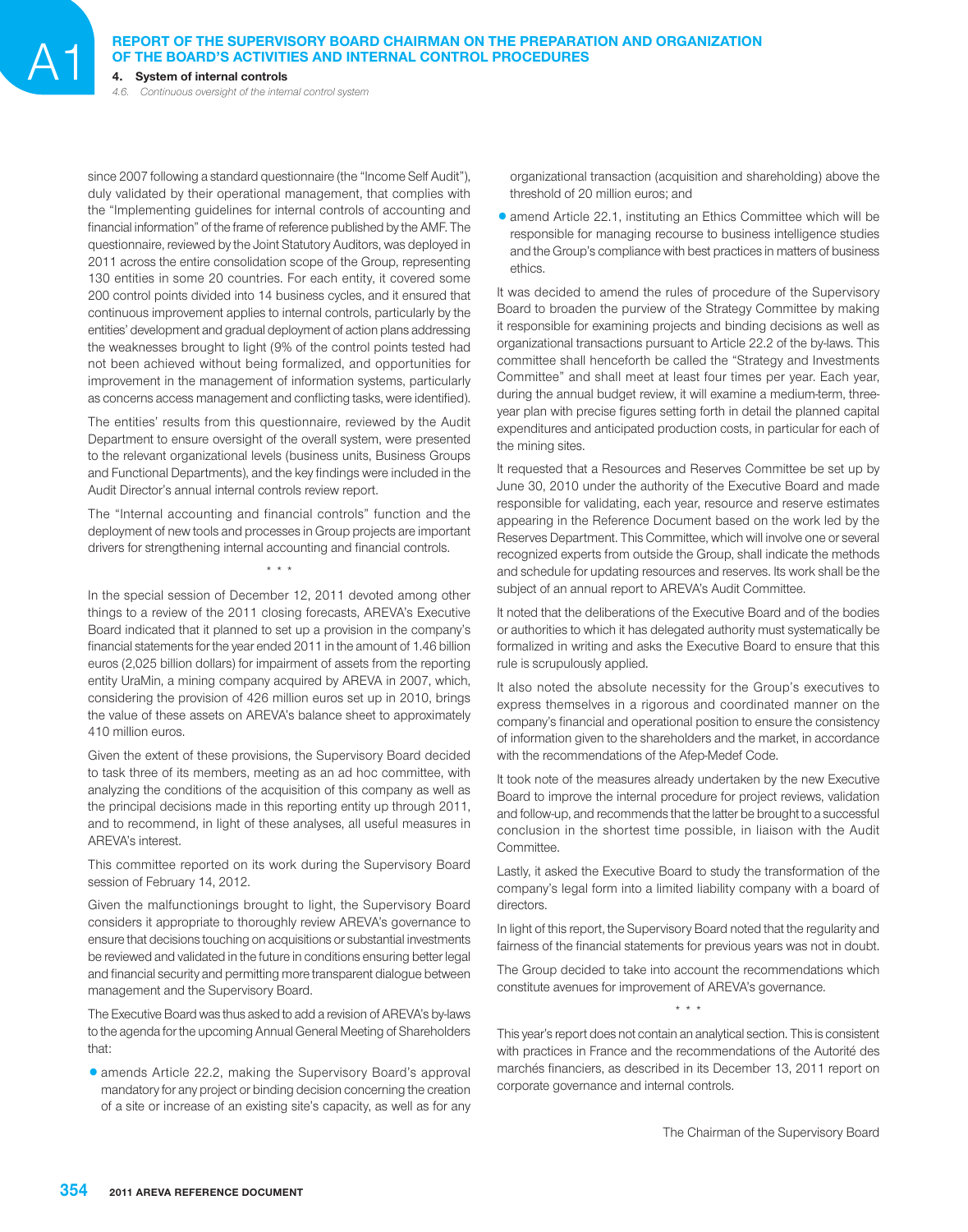

*Board members*

# **→ 5. Business addresses of members of AREVA's Supervisory Board**

# **BOARD MEMBERS**

## **Mr Jean-Cyril Spinetta**

**Chief Executive Officer of Air France-KLM** 

Air France-KLM Esplanade des Invalides 2 rue Robert Esnault Pelterie 75007 Paris, France

## **Mr Bernard Bigot**

*Administrator General of the Commissariat à l'Énergie atomique et aux Énergies alternatives*

CEA/SACLAY CAB/AG Bâtiment Siège (n° 447) 91191 Gif-sur-Yvette Cedex, France

## **Mr Christophe Behard**

*Director of Nuclear Energy*

CEA SACLAY Bâtiment 121 91191 Gif-sur-Yvette Cedex, France

## **COMMISSARIAT À L'ÉNERGIE ATOMIQUE ET AUX ÉNERGIES ALTERNATIVES**

## **Permanent representative:**

## **Mr Christophe Gégout**

**Chief Financial Officer and Director of the Management and Information** *Systems Division*

CEA/SACLAY GSI/DF/DIR Bâtiment Siège (n° 447) 91191 Gif-sur-Yvette Cedex, France

## **Mr François David**

*Chairman*

COFACE 12 cours Michelet 92065 Paris-La Défense Cedex, France

## **Mrs. Sophie Boissard**

*General Manager, Gares & Connexions* **SNCF** Direction Générale 16 avenue d'Ivry 75634 Paris Cedex 13, France

## **Mrs. Agnès Lemarchand**

#### *Executive Chairman*

Steetley Dolomite Limited 19 place de la Résistance 92446 Issy-les-Moulineaux Cedex, France

## **Mrs. Guylaine Saucier**

2158-4933 Québec Inc. 1000, rue de La Gauchetière Ouest Bureau 2500 Montréal, Quebec H3B 0A2, Canada

## **MEMBERS REPRESENTING THE FRENCH STATE**

## **Mr Jean-Dominique Comolli**

*Commissioner of State Holdings*

Agence des participations de l'état Direction Générale du Trésor Ministère de l'Economie, des Finances et de l'Industrie Teledoc 228 139, rue de Bercy 75572 Paris Cedex 12, France

## **Mr Pierre Sellal**

*Secretary General*

Ministère des Affaires Etrangères et Européennes 37, Quai d'Orsay 75007 Paris, France

## **Mr Luc Rousseau**

*Director General of Competition, Industry and Services*

Ministère de l'Economie, des Finances et de l'Industrie 12, rue Villiot – Le Bervil 75572 Paris Cedex 12, France